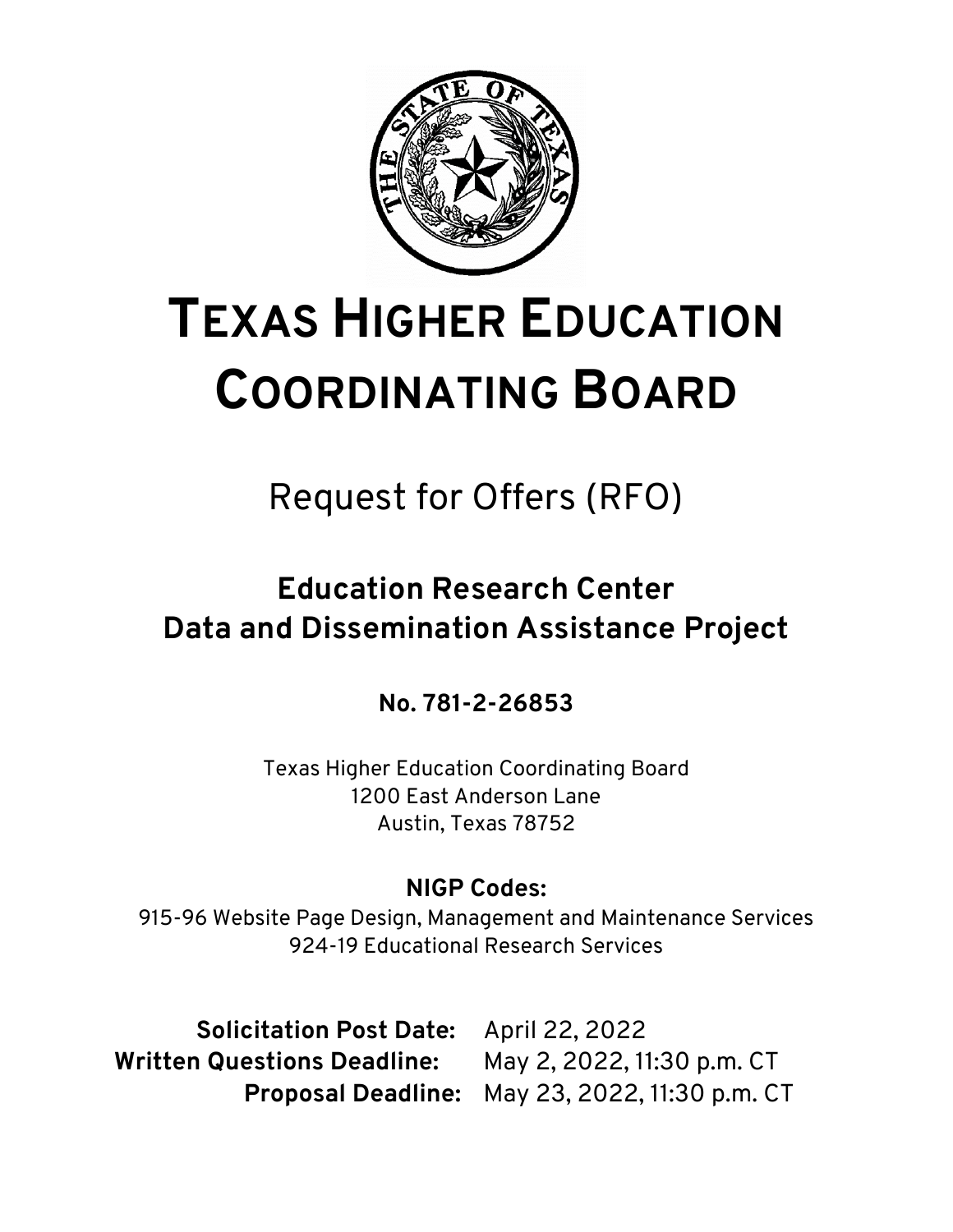#### **Table of Contents**

| 1.  |     |        |                                                     |  |  |
|-----|-----|--------|-----------------------------------------------------|--|--|
| 2.  |     |        |                                                     |  |  |
|     | 2.1 |        |                                                     |  |  |
|     | 2.2 |        |                                                     |  |  |
|     |     | 2.2.1  |                                                     |  |  |
|     |     | 2.2.2  |                                                     |  |  |
|     |     |        |                                                     |  |  |
| 3.1 |     |        |                                                     |  |  |
|     |     | 3.1.1  |                                                     |  |  |
|     |     | 3.1.2  |                                                     |  |  |
|     |     | 3.1.3  |                                                     |  |  |
|     |     | 3.1.4  | Information Architecture Design & Implementation 11 |  |  |
|     |     | 3.1.5  |                                                     |  |  |
|     |     | 3.1.6  |                                                     |  |  |
|     |     | 3.1.7  |                                                     |  |  |
|     |     | 3.1.8  |                                                     |  |  |
|     |     | 3.1.9  |                                                     |  |  |
|     |     | 3.1.10 |                                                     |  |  |
|     | 3.2 |        |                                                     |  |  |
|     | 3.3 |        |                                                     |  |  |
|     |     |        |                                                     |  |  |
|     | 4.1 |        |                                                     |  |  |
|     | 4.2 |        |                                                     |  |  |
|     |     |        |                                                     |  |  |
|     | 5.1 |        |                                                     |  |  |
|     | 5.2 |        |                                                     |  |  |
|     | 5.3 |        |                                                     |  |  |
| 6.  |     |        |                                                     |  |  |
| 7.  |     |        |                                                     |  |  |
|     |     |        |                                                     |  |  |
|     | 8.1 |        |                                                     |  |  |
|     | 8.2 |        |                                                     |  |  |
|     | 8.3 |        |                                                     |  |  |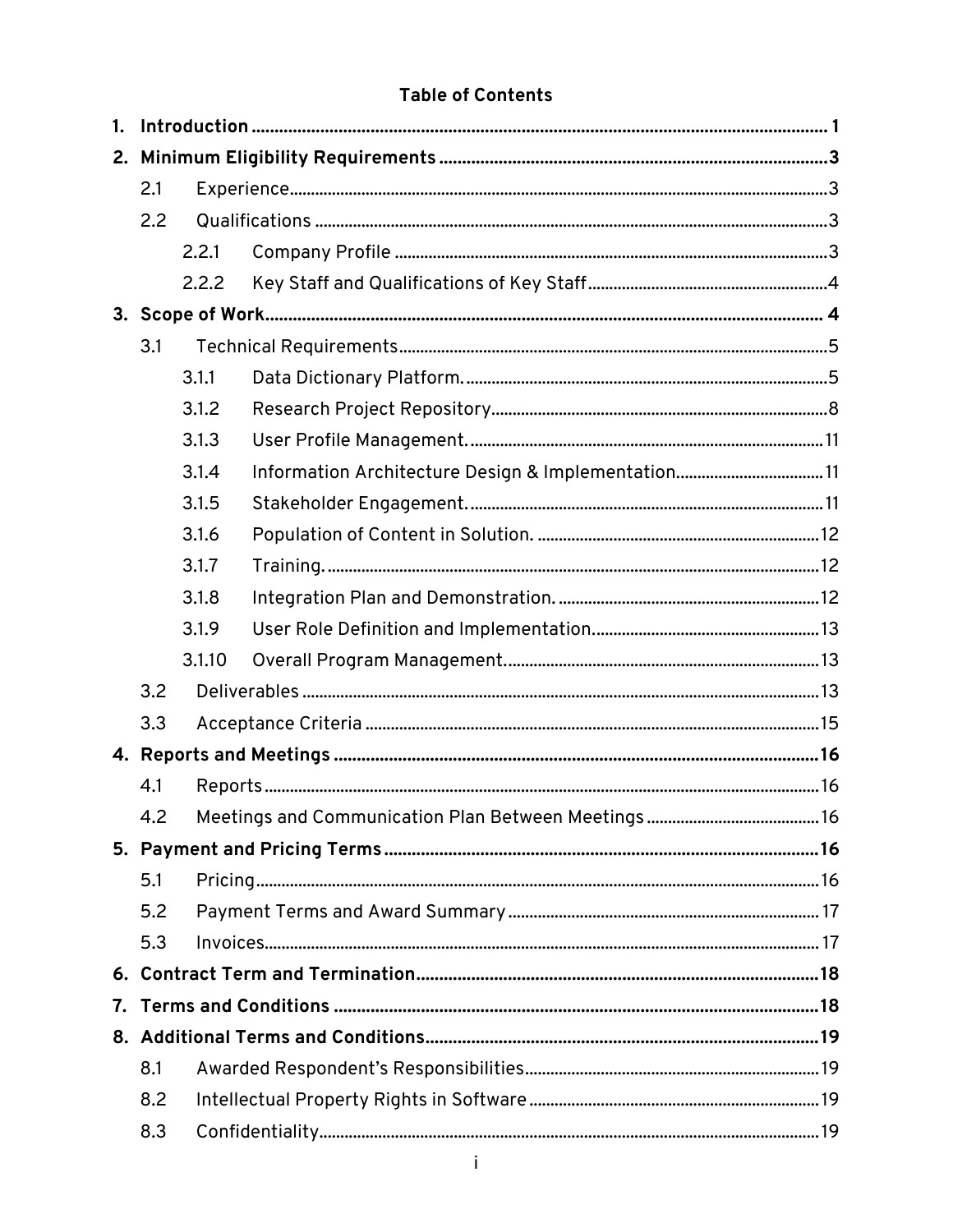| 8.4  |  |
|------|--|
| 8.5  |  |
| 8.6  |  |
|      |  |
| 9.1  |  |
| 9.2  |  |
| 9.3  |  |
|      |  |
| 10.1 |  |
| 10.2 |  |
| 10.3 |  |
|      |  |
|      |  |
| 12.1 |  |
| 12.2 |  |
| 12.3 |  |
| 12.4 |  |
| 12.5 |  |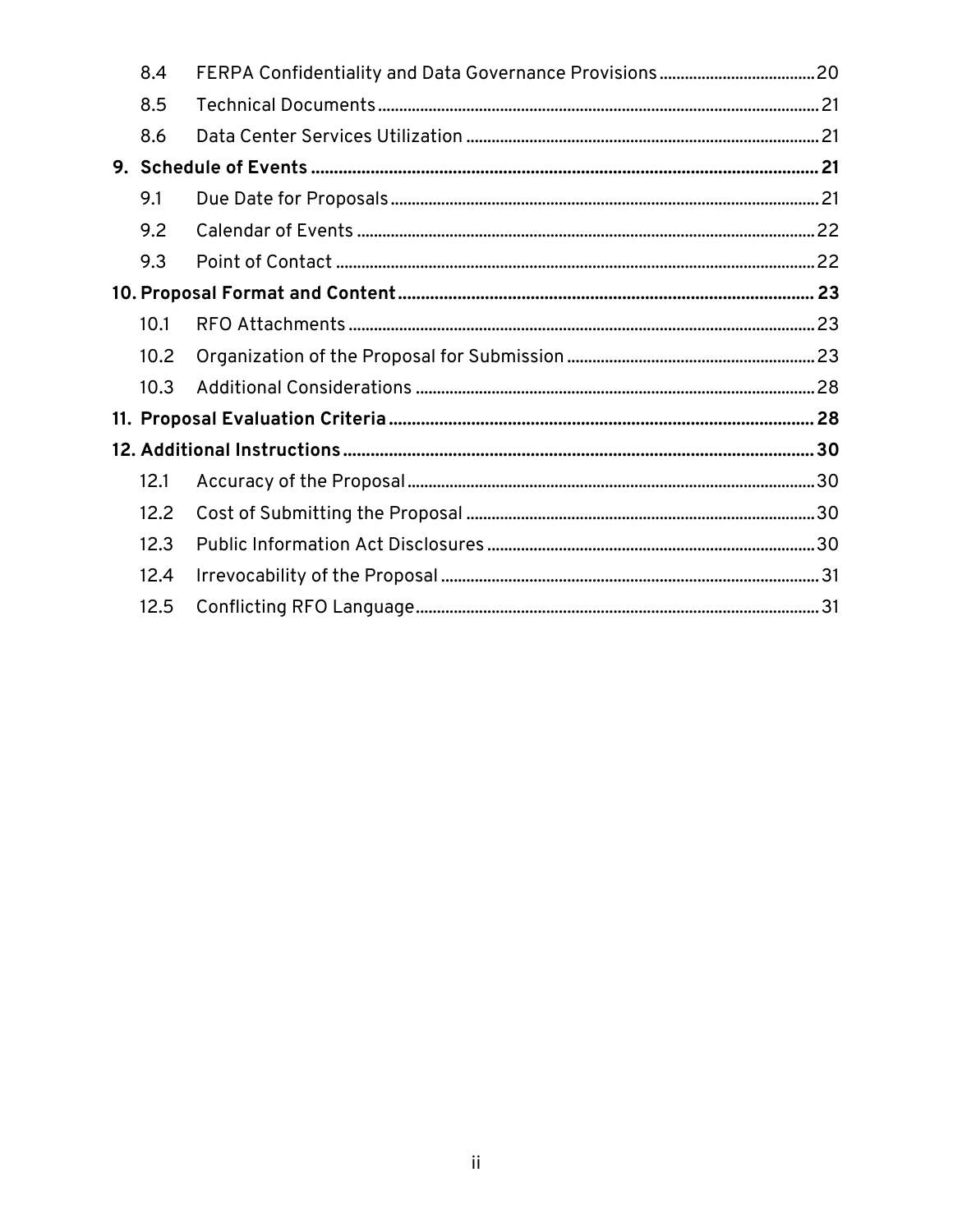# <span id="page-3-0"></span>**1. Introduction**

The Texas Higher Education Coordinating Board (THECB) is a state agency that provides leadership and coordination for Texas higher education. THECB's leadership role includes coordination of research for evaluation study use of the state's rich pre-Kindergarten through postsecondary and workforce data resources within a longitudinal data system that serves to benefit the state.

 THECB is seeking a vendor (or vendors) to build an online portal with tools and functionality to be developed to ease the learning curve for new researchers and enhance efficiency for experienced researchers and other stakeholders using the Texas pre-Kindergarten through postsecondary education and workforce administrative data.

 implements processes for safeguarding the confidentiality and security of these data Texas Education Code §§ 1.005 and 1.006 specifically authorize the establishment of up to three Education Research Centers (ERCs) at institutions of higher education in Texas to "conduct education and workforce preparation studies or evaluations for the benefit of this state" using data from the Texas Education Agency (TEA), THECB, and the Texas Workforce Commission (TWC). Data residing at an ERC may include confidential student or other individual data, provided that the ERC complies with state and federal laws, including the Family Educational Rights and Privacy Act (FERPA), 42 U.S.C. § 1232g, and sets. Currently, the three ERCs are located at the University of Houston, The University of Texas at Austin, and The University of Texas at Dallas. Each of the three centers operates under its own contractual agreement with THECB.

 proposals for a study or evaluation for approval by the ERC Advisory Board, subject to Texas Education Code §§ 1.005 and 1.006 and Texas Administrative Code, Title 19, Part 1, Subchapter A, Rules 1.17 and 1.18, also allow for a process for researchers to submit initial review and sponsorship of an ERC. Once a proposal is approved and the researcher has completed all requirements for gaining access to the ERC data approved for the project, the ERC may then allow the researcher secure access to data. The researcher must agree not to reveal, remove, or compromise the confidentiality of any data accessed at an ERC and must agree to an ERC review of aggregate research results to ensure they do not reveal the identity of any individual before results are removed from an ERC or disseminated. Thus, each ERC allows access to the data and use of research and statistical analysis software within the firewall of its own secure technical architecture and environment, and no approved individual when actively accessing ERC data is allowed access to the Internet or other applications and networks when actively logged into an ERC session.

The ERC Advisory Board began actively approving researchers for ERC projects in early 2009. Since then, researchers ranging in experience from novice through distinguished career trajectories have either completed or are actively engaged in one of the more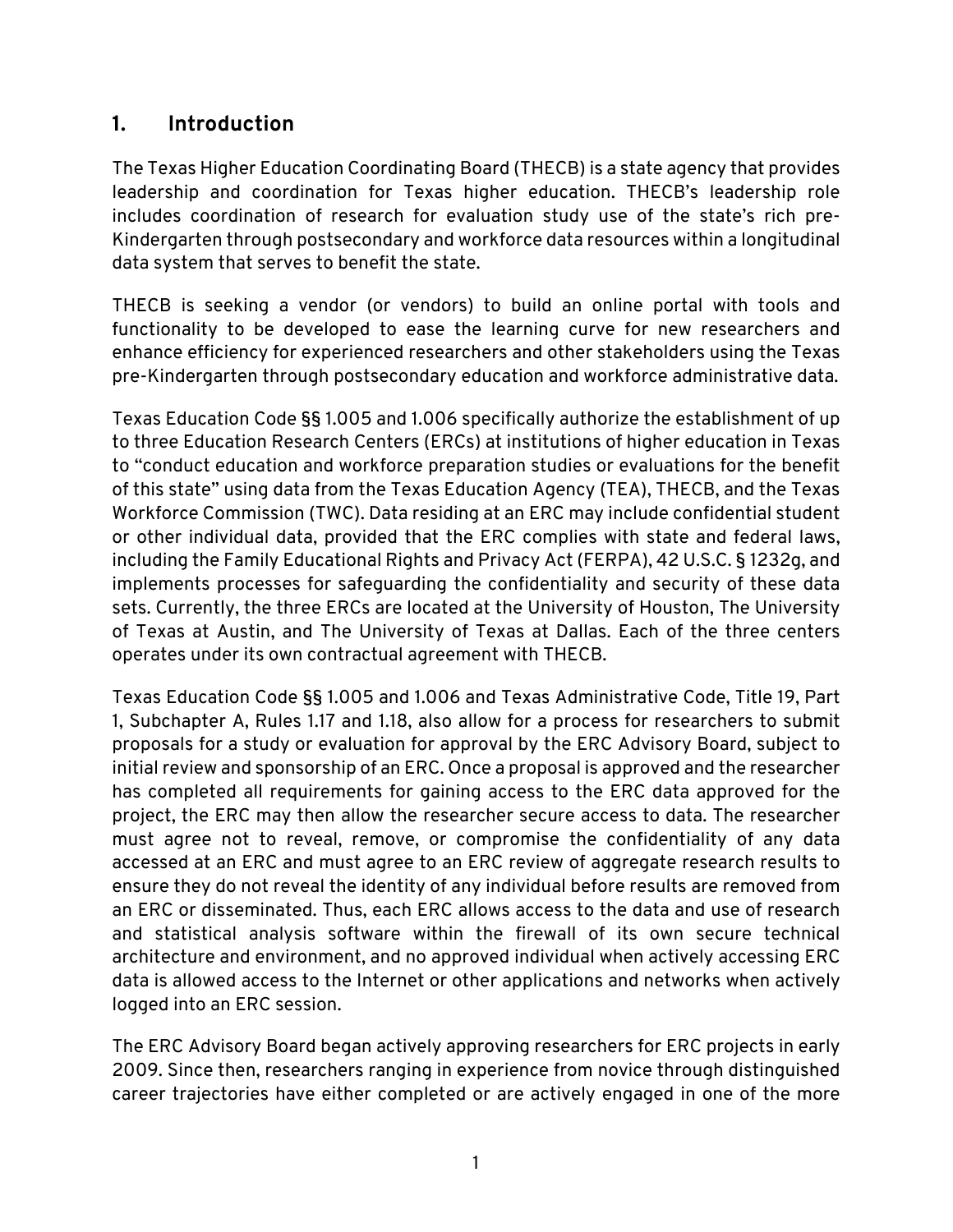than 280 projects on widely varying topics. Researchers from over 100 ERC projects have produced research briefs or related documents/publications that have been shared with THECB, with many posted on ERC websites.

 productivity over the past twelve years, researchers and ERC staff have noted the steep necessary for conducting research. In addition, researchers must pay fees for access to Given the range of researcher experience levels and the quantity of research learning curve and time investment required of most researchers who aspire to conduct research using the ERC data. Many of these researchers have encountered advanced online tools and functionality available through other academic institutions, government agencies, or other organizations that allow researchers to access and use their data with greater ease and efficiency, thereby flattening the learning curve and learning time data and resources at the ERCs, which makes efficient use of time a top priority. Fees are charged to researchers, in part, because ERCs must be self-supporting.

In response to the challenges reported by researchers in learning about the ERC data needed for their research projects and by the ERC staff who help with researchers' orientation in the use of ERC data, an initial convening, "Making the Most of the ERCs," was held in the fall of 2018. This small convening included staff from the ERCs, TEA, THECB, and TWC plus several researchers with ERC projects.

#### **Project Summary:**

A summary of researcher suggestions for improving the ease and efficiency in using ERC data, disseminating results from ERC research, and promoting the use of research results was used to inform a THECB subgrant proposal within TEA's overall Statewide Longitudinal Data System (SLDS) proposal to and award from the U.S. Department of Education. *See* [Statewide Longitudinal Data Systems Grant Program -](https://nces.ed.gov/programs/SLDS/grant_information.asp) Grant Information [\(ed.gov\)](https://nces.ed.gov/programs/SLDS/grant_information.asp) for more detail on the federal SLDS grant program. TEA's subgrant award to THECB from its overall SLDS grant award provides the funding for this solicitation, the 2020-2022 Education Research Center Data and Dissemination Assistance (ERC-DDA) Project. *See* the initial opportunity at: [GrantProgramDetails \(state.tx.us\).](https://tea4avalonzo.tea.state.tx.us/GrantOpportunities/forms/GrantProgramSearch.aspx) The current funding period extends through November 30, 2022.

The ERC-DDA Project funds will be used to provide an online portal with tools and functionality to be developed to ease the learning curve for new researchers and enhance efficiency for experienced researchers and other stakeholders using the Texas pre-Kindergarten through postsecondary education and workforce administrative data made available through the ERCs.

Resources proposed for development include a:

1. Searchable Data Dictionary and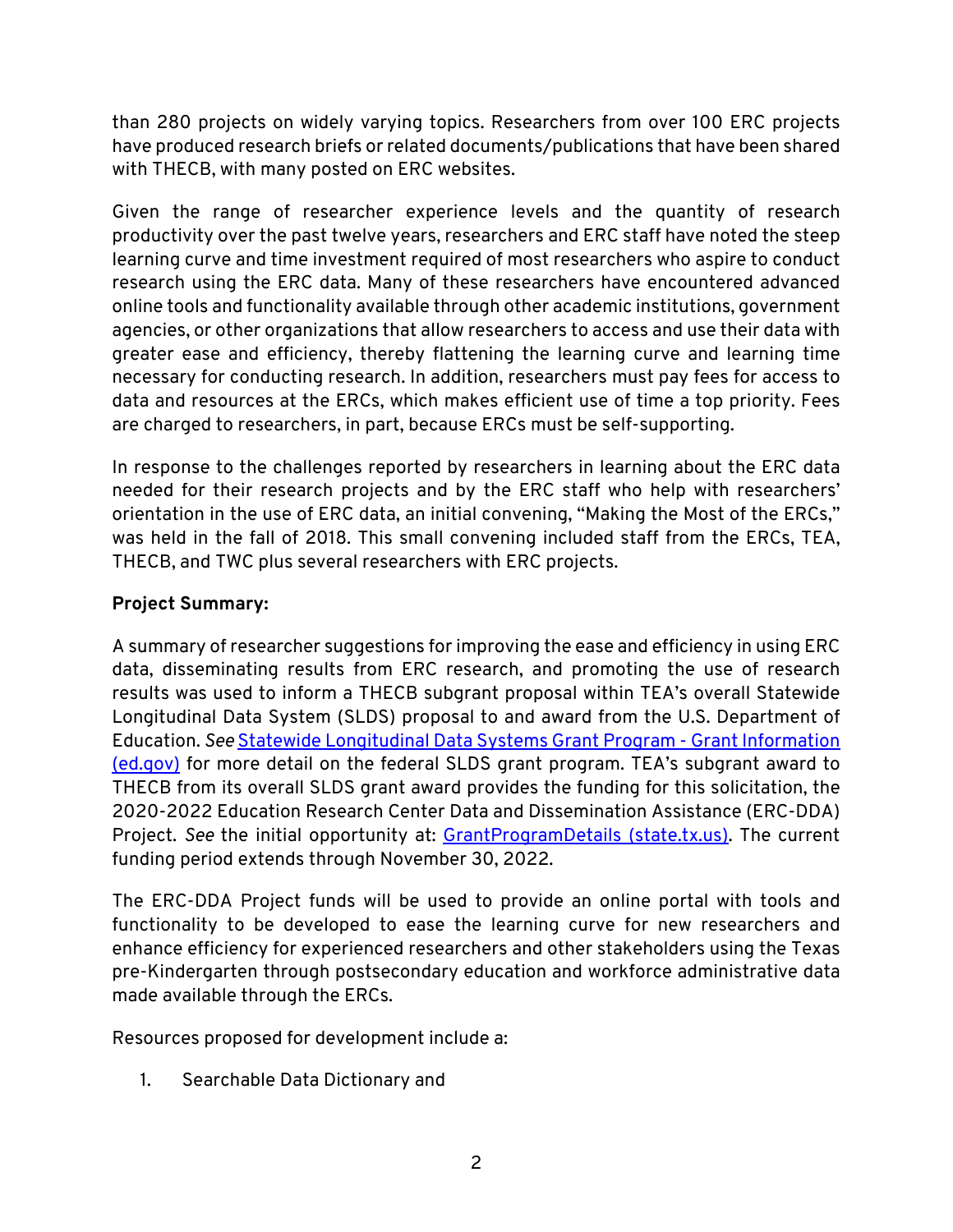- 2. Searchable Researcher/Research Project Repository, with
- 3. Related Community Features and Discussion Functionality.

 requirements specified in Section 3, Scope of Work, below. The ideal solution will offer a seamless integration of these tools, resources, and functionality available to researchers required by federal and state statutes, rules, and policies. THECB is seeking a Respondent or multiple Respondents to identify and customize any existing tools and resources providing such functionality *and* to develop any necessary tools and resources that will accomplish the stated objectives for this project and the as they work within the secure technical environment of their specific ERC host, as

# <span id="page-5-1"></span><span id="page-5-0"></span>**2. Minimum Eligibility Requirements**

#### **2.1 Experience**

Respondents must have a minimum of five years' experience providing services like those described in the Scope of Work, Section 3, below. An entity or company in existence for fewer than five years is eligible to submit a Proposal if key personnel on the proposal team have the minimum required experience. Respondents who do not meet this requirement are not eligible for award.

 THECB encourages Historically Underutilized Businesses to compete for this award.

# <span id="page-5-3"></span><span id="page-5-2"></span>**2.2 Qualifications**

# 2.2.1 *Company Profile*

 background experience to perform the work required under this Request for Respondents must demonstrate their knowledge and expertise of the environment (e.g., platforms, software, applications, security, network, tools, etc.) for which work is to be performed. Respondents' employees and/or subcontractors (proposed project personnel) must have the appropriate Offers (RFO). Respondents must submit a Company Profile that outlines their experience and expertise in the areas of data documentation, research dissemination, and associated information architecture, including their capability to perform the required services. Relevant examples may be summarized or included in the Respondent's Company Profile that reference or demonstrate its and its proposed project personnel's expertise and capability to perform the required services.

The following shall be included with the Company Profile:

• Organization chart;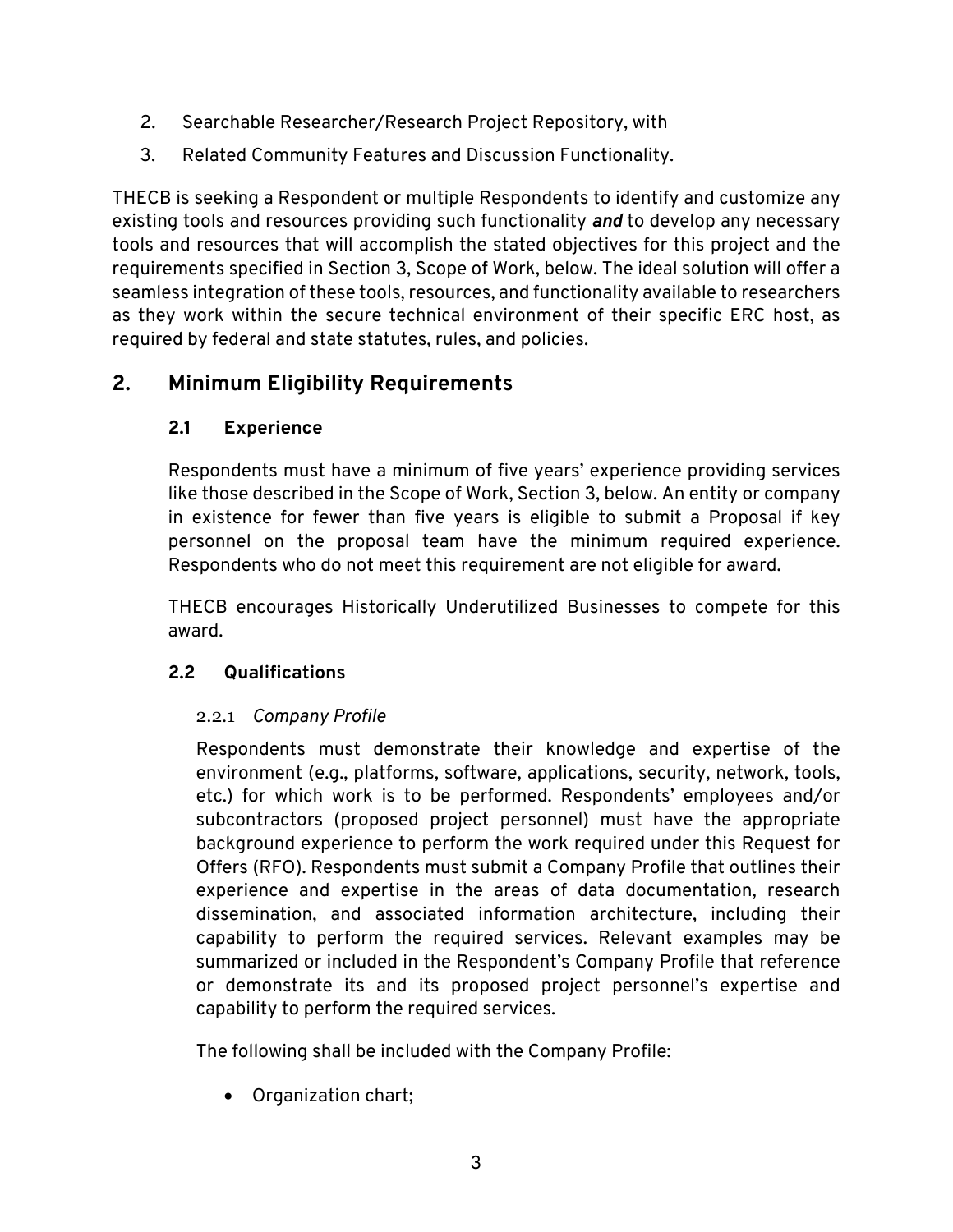- Management team resumes;
- • Description of previous interactions with the Data Center Services information); and (DCS) program (*see* Section 8.6 and Attachment A for more
- Key personnel resumes, illustrating the qualifications of each individual (including experience and expertise described above) to perform the services described in this RFO.

#### <span id="page-6-0"></span>2.2.2 *Key Staff and Qualifications of Key Staff*

Respondents must provide staff who are fully knowledgeable of the work required under this RFO. Proposed key staff must have the appropriate background skills, knowledge, experience, and training. Evidence of qualifications must be included in the Company Profile.

#### <span id="page-6-1"></span>**3. Scope of Work**

#### **Project Context and Background**

While the solution and any solution components resulting from this RFO may be used or modified for future agencywide solutions and collaborations that THECB may require, the scope of this project is focused on ERC researcher and related ERC stakeholder needs.

#### **Overall Solution Description**

The primary users of the ERC-DDA solution are researchers.

 than one software platform, website, or system, the result will be a seamless user The overall ERC-DDA solution will provide a "single portal" experience for researchers and stakeholders. While the ERC-DDA solution may consist of more journey with a single point of entry for browsing, searching, and accessing resources published to the platform(s).

The primary elements of the platform are a browsable, searchable data dictionary; a browsable, searchable research repository; and a set of features for the research community to discuss and comment on the resources in the repository — each described in more detail below.

This solution will only hold publicly shareable information such as data documentation, output from research, synthetic data as available, reference data based on public sources, and so on. The ERC-DDA solution will NOT disseminate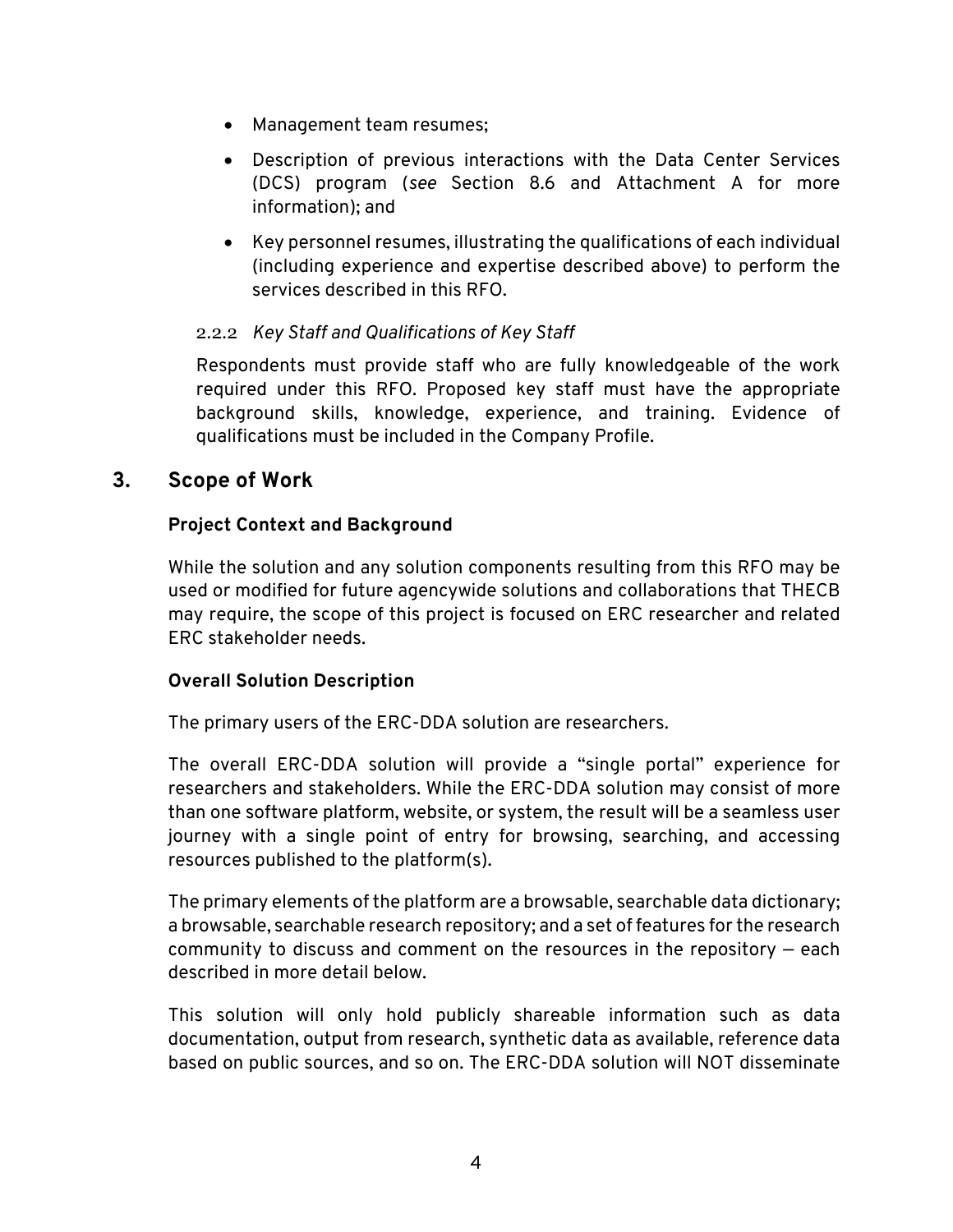non-sharable, FERPA-protected, individual-level source data or any other information raising privacy concerns.

#### <span id="page-7-0"></span>**3.1 Technical Requirements**

Awarded Respondent shall provide solution design, technical, analytical, and project management support to establish and populate an online Data Dictionary and Research Project Repository, including integration of Community Features and Discussion capability into both. Key solution elements and activities are described in the sections that follow.

#### <span id="page-7-1"></span>3.1.1 *Data Dictionary Platform.*

A scalable, browsable, searchable, online Data Dictionary Platform to support ERC researchers in understanding data definitions and code lists for TEA, TWC, and THECB data provided to researchers working on or seeking approval for research projects to be done within an ERC.

- **a. General Description.** This solution will serve as a general reference for data definitions, data models, file formats, and specifications relevant to ERCs. While the term "Data Dictionary" is used throughout this RFO, the feature set herein defines a system to host documentation that is often called a "Data Handbook," "Data Cookbook," "Metadata Repository," or similar: a system capable of providing data specifications as well as data context, usage, history, and other metadata about the specifications.
- **b. Illustrative Data Dictionary Content.** Examples of current documentation for the types and years of data held by the ERCs can be found at: [Texas ERC Data \(utexas.edu\),](https://texaserc.utexas.edu/erc-data/) [Data Documentation](https://texaserc.utexas.edu/documentation/)  [\(utexas.edu\),](https://texaserc.utexas.edu/documentation/) and [UH-ERC Data Warehouse -](https://www.uh.edu/education/research/institutes-centers/erc/data-warehouse/) University of Houston. This information is representative of the core type of documentation that will populate the Data Dictionary platform.
- **c. Illustrative Solutions.** Stakeholders identified the following systems as examples of the Data Dictionary features required. *These examples are illustrative only, and do not indicate a recommendation or preference on the part of THECB about the eventual solution*:
	- i. [GSS Data Explorer](https://gssdataexplorer.norc.org/) (including the [variable search;](https://gssdataexplorer.norc.org/variables/vfilter) a noteworthy feature is the good visualization of "years available" for each data point)
	- ii. [NCES Online Codebook](https://nces.ed.gov/OnlineCodebook)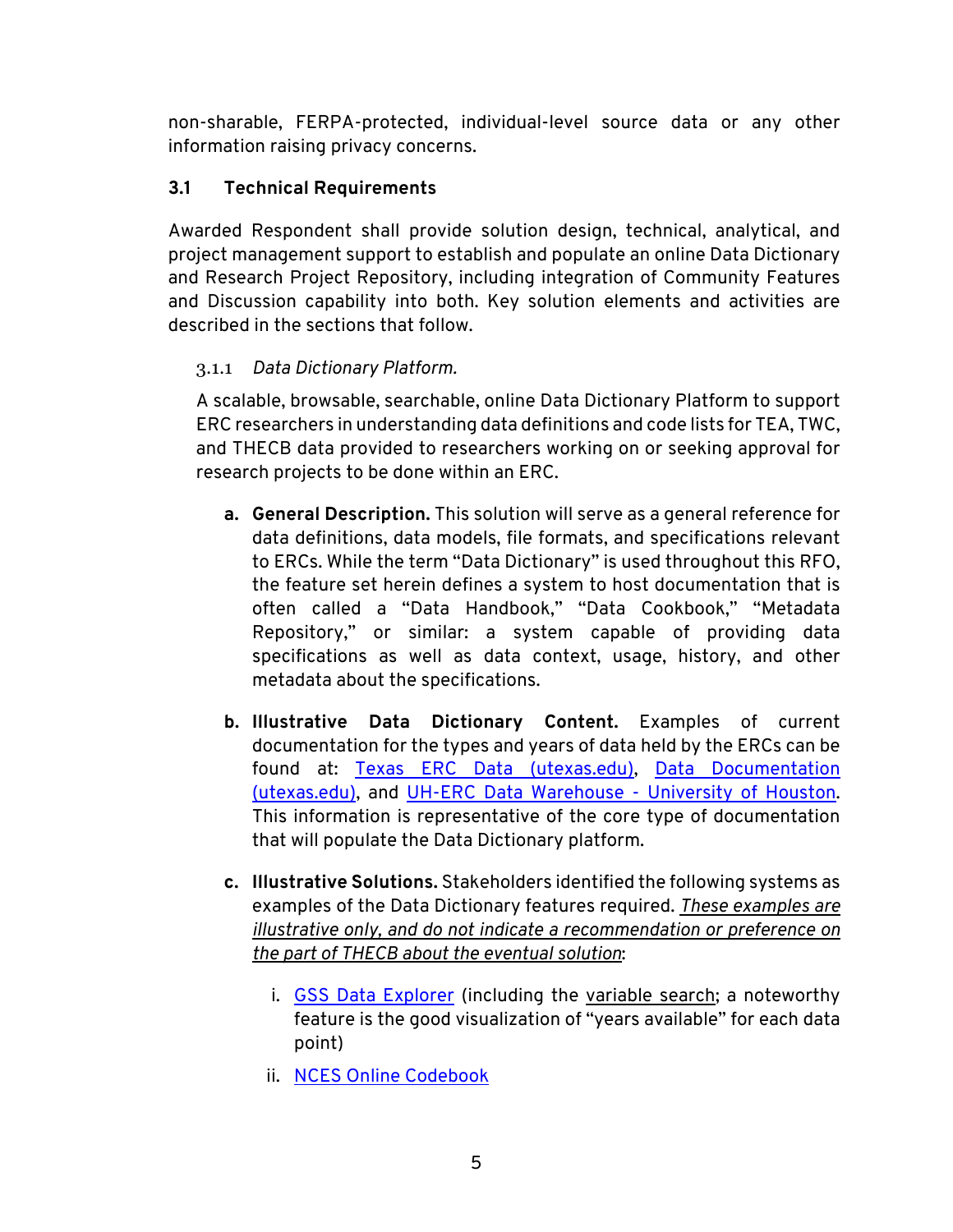- iii. [TWEDS](https://tealprod.tea.state.tx.us/TWEDS/87/0/0/0/DataComponents/ComplexType/List/8764) (Texas Student Data System Web-Enabled Data Standards, published by the Texas Education Agency)
- iv. [Data Cookbook](http://www.datacookbook.com/) (a commercial solution which powers the Brown [University Data Cookbook\)](https://oir.brown.edu/data-cookbook)

#### **d. Key Functional Requirements.**

- i. Support for multiple data dictionaries (e.g., to describe specifications for multiple data collections and data exchange)
- ii. Support for versioning of data dictionaries, entities, and elements (e.g., through linking between versions, indications that later versions exist)
- iii. Support for narrative documentation pages (e.g., to describe data domains, provide contextual information about collection specifications)
- iv. Support for abstract and concrete data documentation (e.g., supporting documentation for reference models with general data types and collection specifications with technical data definitions)
- v. Allow for client-added custom fields on definitions (i.e., the platform must have an extensible datastore)
- vi. Support for following entity and element definitions:
	- 1. Core metadata (domain, element name, definition, data type, optionality, nullability)
	- 2. Code lists (for enumerations, descriptors, value lists, includes list names, values, definitions, alphabetic and custom sort orders)
	- 3. Descriptive data
	- 4. Example data values
	- 5. Collection grouping (group elements into specific formats)
	- 6. Cross-referencing
	- 7. Synonyms (i.e., other names, "also known as" values, acronyms, by which an element or entity is known)
	- 8. Thesaurus (i.e., direct or indirect technical mapping between fields)
	- 9. Usage
	- 10. Definition Status (active, inactive)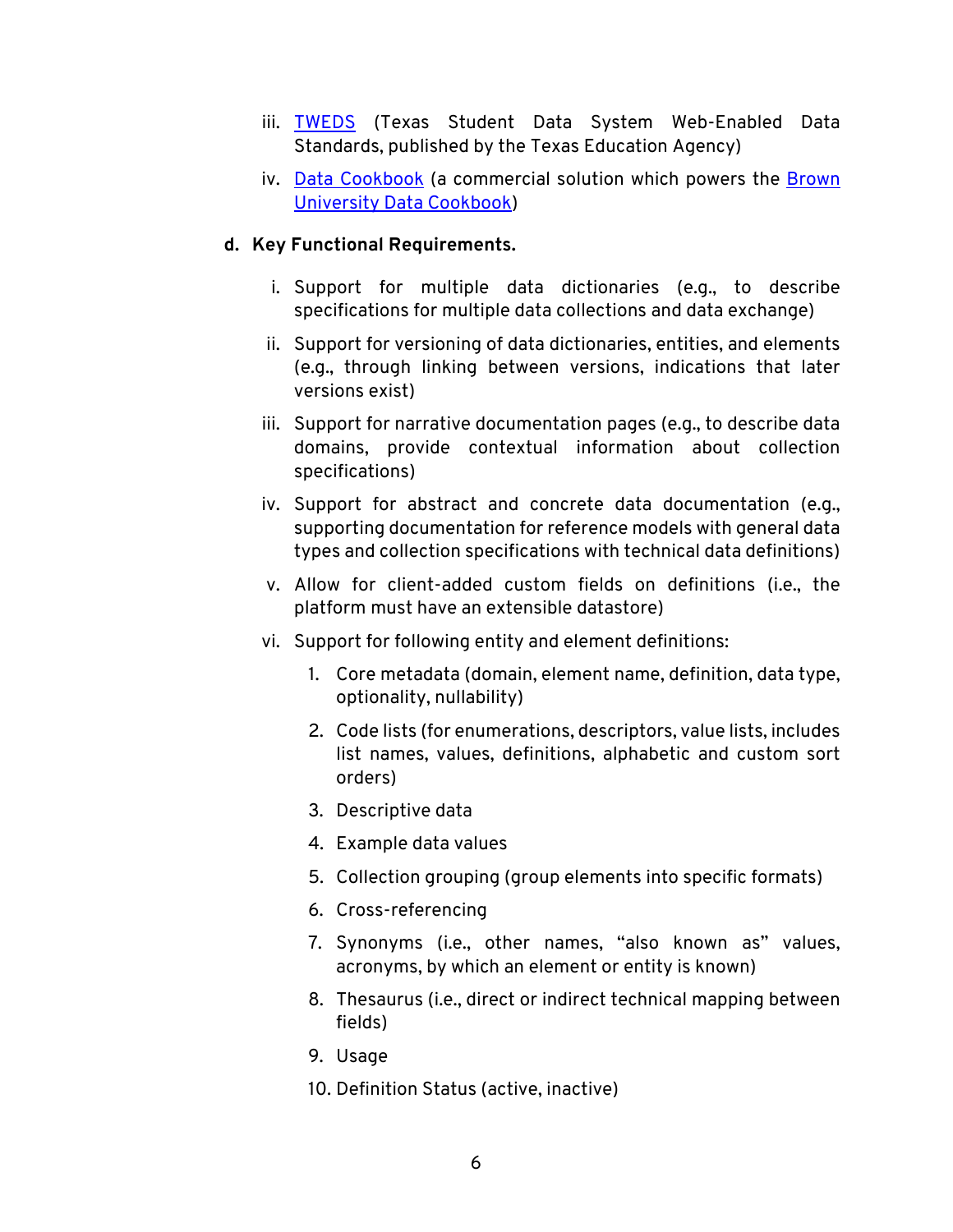- 11. Active Dates
- vii. Support for classification metadata such as categories and tags
- viii. Simple and advanced search, including:
	- 1. Keyword search
	- 2. Search within fields, for specific types, active dates
	- 3. Use and relationship search, for connections between data collections in which data elements are used
	- 4. Classification metadata search, by category and tag, other metadata search such as last update date
	- ix. Simple workflow, including:
		- 1. Publication status tracking (e.g., draft, in review, published)
		- 2. Pre-publication review by user or role (e.g., for peer review, content proofreading)
		- 3. Content approval (e.g., role-based permissions around making information public)
	- x. Support for Community Features such as:
		- 1. Ability for logged-in users to comment on data or research using specific ERC data
		- 2. Ability for logged-in users to edit or delete their own comments
		- 3. Ability for logged-in users to contact ERC researchers regarding data used or referenced in their ERC research projects or published research material

#### **e. General Requirements.**

- i. The solution should comply with all the applicable security, accessibility, and compliance requirements
- ii. Secure, web-based interface for roles such as end users, content administrators, and system administrators
- iii. Integration with THECB Single-Sign On (SSO) powered by Azure AD B2C
- iv. Role-based access control
- v. Change log or audit trail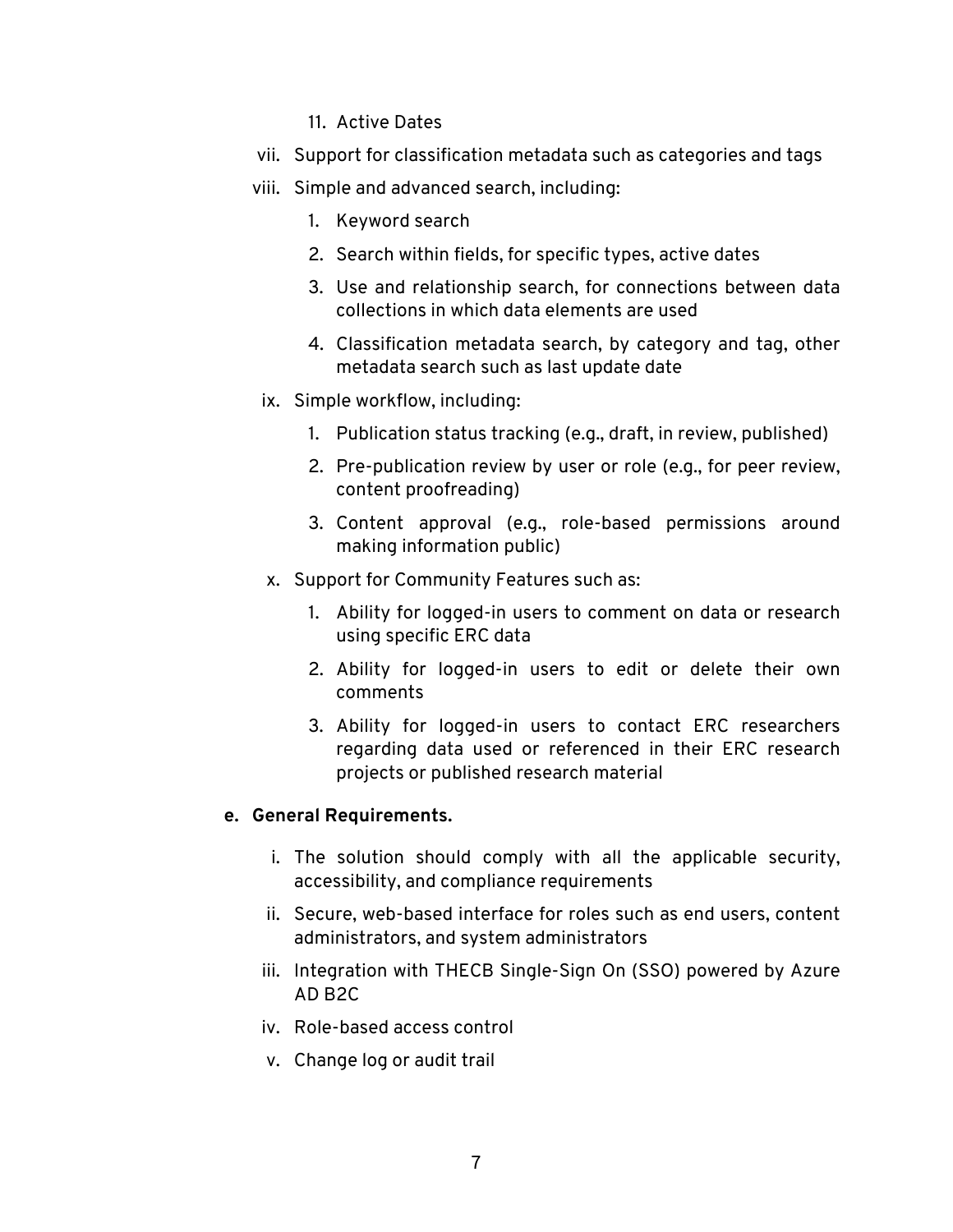- vi. Printable/PDF documentation for dictionaries, specifically including:
	- 1. Dictionary documentation, including code lists associated with the dictionary
	- 2. Data element use (e.g., collections in which a data element is used)
	- 3. Changes over time (e.g., years in which a data element is present, changes in definition)
- vii. User interfaces that meet or exceed state accessibility [requirements,](https://dir.texas.gov/electronic-information-resources-eir-accessibility/eir-accessibility-roles-responsibilities/eir) including WCAG 2.0 Level [AA,](https://www.w3.org/WAI/WCAG2AA-Conformance) and preferably Level [AAA i](https://www.w3.org/WAI/WCAG2AAA-Conformance)n compliance with Texas Administrative Code, Title 1, Part 10, Chapters 206 and 213.

#### <span id="page-10-0"></span>3.1.2 *Research Project Repository.*

A scalable, browsable, searchable Research Project Repository to support the dissemination and sharing of research results from ERC researchers. Includes community features to comment on or ask questions regarding published information.

- results and underlying datasets, and track the status of specific **1. General Description.** The Research Project Repository provides a means to disseminate research and study results, information about projects.
- examples of the Research Project Repository features required. *These*  **2. Illustrative Solutions.** Stakeholders identified the following systems as *examples are illustrative only, and do not indicate a recommendation or preference on the part of THECB about the eventual solution*:
	- i. [Socrata](https://www.tylertech.com/products/socrata/open-data-cloud) (which provides the platform for the Texas Open Data [Portal\)](https://data.texas.gov/)
	- ii. [CKAN](https://ckan.org/) (which powers [Data.gov,](https://catalog.data.gov/dataset) among [other](https://ckan.org/showcase) national, state, and local sites)
	- iii. [ICPSR](https://www.icpsr.umich.edu/web/pages/index.html) (hosted by University of Michigan)
	- iv. [Collectica](https://www.colectica.com/) (which powers [Stats.nz\)](https://www.stats.govt.nz/)

#### **3. Key Functional Requirements.**

 i. Support for narrative and file-based information (e.g., covering material such as an abstract, along with results in PDF)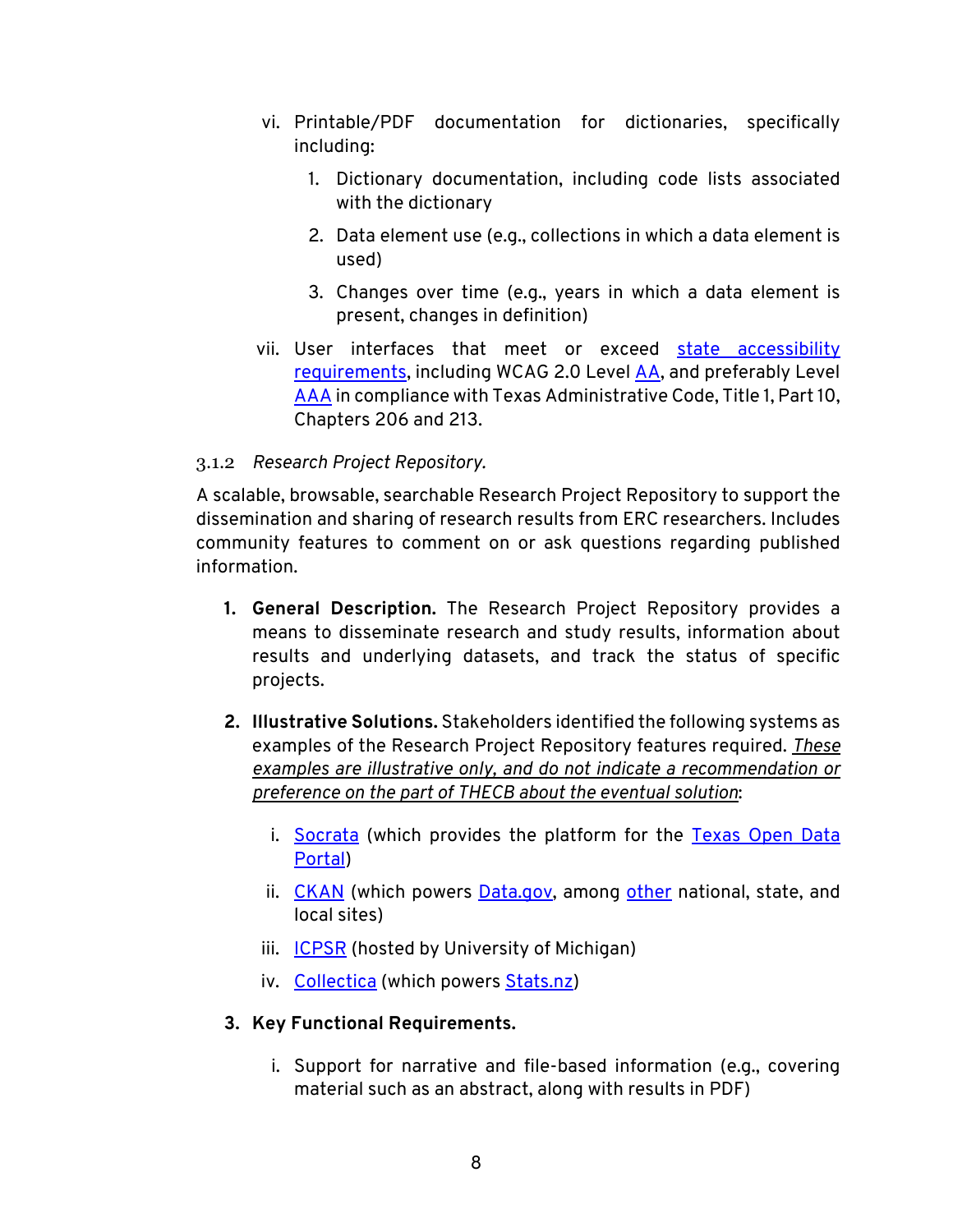- ii. Support for the following data and information:
	- 1. Project or dataset title
	- 2. Descriptive elements such as abstracts, project overviews, methodology narrative
	- 3. Project status
	- 4. Project ID
	- 5. Project sponsor
	- 6. Contact information for institution, researcher
	- 7. Connections and cross-references to other studies
	- 8. Research or creator technical notes (e.g., data cleansing techniques used, methods of joining datasets)
	- 9. Document attachments, including copy of research study publications and related documents (e.g., PDF, Word, Excel)
	- 10. Code snippet attachments (sharable code such as statistics package code, queries, transformations)
	- 11. Dataset attachments (e.g., for supporting FERPA-compliant sample output, or synthetic data suitable for publication)
	- 12. Data sources used
	- 13. Dataset- and dataset-specific data documentation (documentation for any data provided with research or otherwise informative of methodology)
- iii. Metadata regarding:
	- 1. Area of focus
	- 2. Research and data characteristics (e.g., cohort information, outcomes studied)
	- 3. Study design or methodology
	- 4. Citation, copyright, and license information
- iv. Support for simple and advanced search by:
	- 1. Keyword
	- 2. Specific field (e.g., project title, research organization, Project ID)
	- collections or reports in which the field is used) 3. Data use and lineage search (e.g., finding data fields by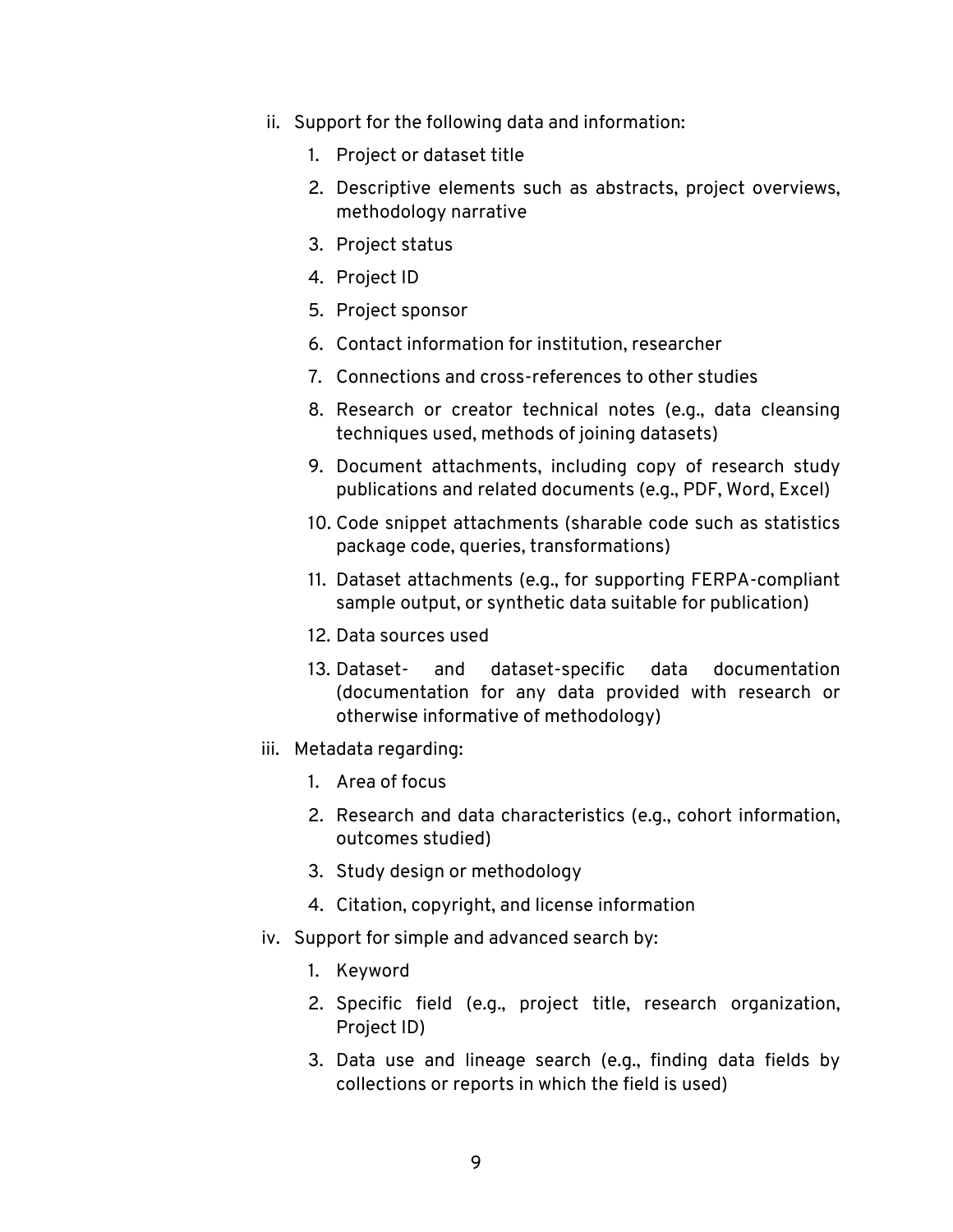- v. Support for Community Features such as:
	- 1. Ability for logged-in users to comment on research or data
	- 2. Ability for logged-in users to edit or delete their own comments
	- 3. Ability for logged-in users to contact researchers affiliated with published material
- vi. Community content review and moderation features, such as:
	- 1. Ability to require content moderator review before publishing community content
	- 2. Ability for authorized content moderator users to view a list of community content requiring review
	- 3. Ability for authorized content moderators to edit and delete others' comments
- vii. Simple workflow, including:
	- 1. Publication status tracking (e.g., draft, in review, published)
	- 2. Pre-publication review by user or role (e.g., for peer review, content proofreading)
	- 3. Content approval (e.g., role-based permissions around making information public)

#### **4. General Requirements.**

- i. Capability to integrate with other platforms
- ii. Secure, web-based interface for users and administrators
	- 1. Integration with THECB Single-Sign On (SSO)
- iii. Role-based authorization
- iv. Change log or audit trail
- v. The ideal solution will support relevant open standards such as the Data Documentation Initiative, or <mark>DDI</mark>
- vi. Printable/PDF documentation for dictionaries, specifically including:
	- 1. Dictionary documentation, including code lists associated with the dictionary
	- 2. Data element use (e.g., collections in which a data element is used)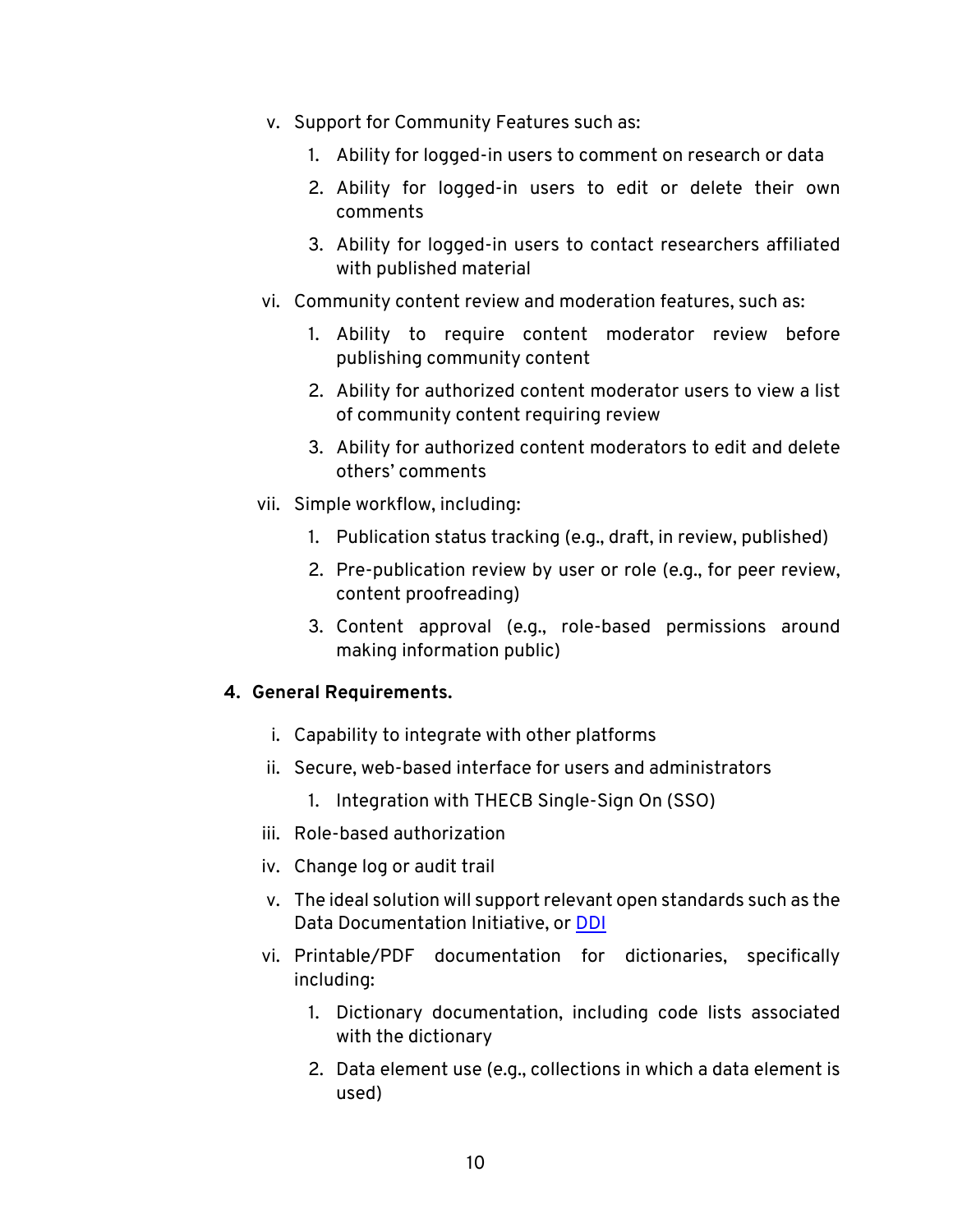- 3. Changes over time (e.g., years in which a data element is present, changes in definition)
- vii. Export capability, including:
	- 1. Excel
	- 2. CSV or text format
	- 3. DDI

#### <span id="page-13-0"></span>3.1.3 *User Profile Management.*

The User Profile Management feature should allow a registered user to create a profile that stores the user's contact information, save searches and queries, and receive updates that are relevant to their research interests.

#### <span id="page-13-1"></span>3.1.4 *Information Architecture Design & Implementation.*

 Repository must be browsable and searchable (e.g., by hierarchical categories, The detailed information in the Data Dictionary and Shared Research tags, indices, metadata, keywords, and similar). Awarded Respondent will perform the following information architecture tasks:

- **a. Overall Site Map.** Develop an overall site map for ERC information, with particular attention on creating a seamless experience for end-users between the Data Dictionary and shared Research Repository features.
- elements (e.g., study type, domain, subject area), Texas-specific **b. Information Architecture.** Develop an information architecture including a taxonomy, hierarchy, and shared vocabulary for the solution. The solution should include research-domain-specific elements (e.g., study sponsor agencies and research centers), and common information system metadata (e.g., file type, data type, publication data, update date). The information hierarchy present in Sections 3.1.1 and 3.1.2 "Illustrative Solutions" above provide examples. THECB envisions this formal information architecture will be maintained by content and system administrators.
- **c. Define "Informal" Approach.** Define an approach for authorized users to tag or label content. This "informal" information architecture is intended to allow end-users to have some ability for local or ad hoc categorization.

#### <span id="page-13-2"></span>3.1.5 *Stakeholder Engagement.*

 Provide a plan for engaging key stakeholders, in collaboration with and as designated by the THECB project team, that provides opportunities for: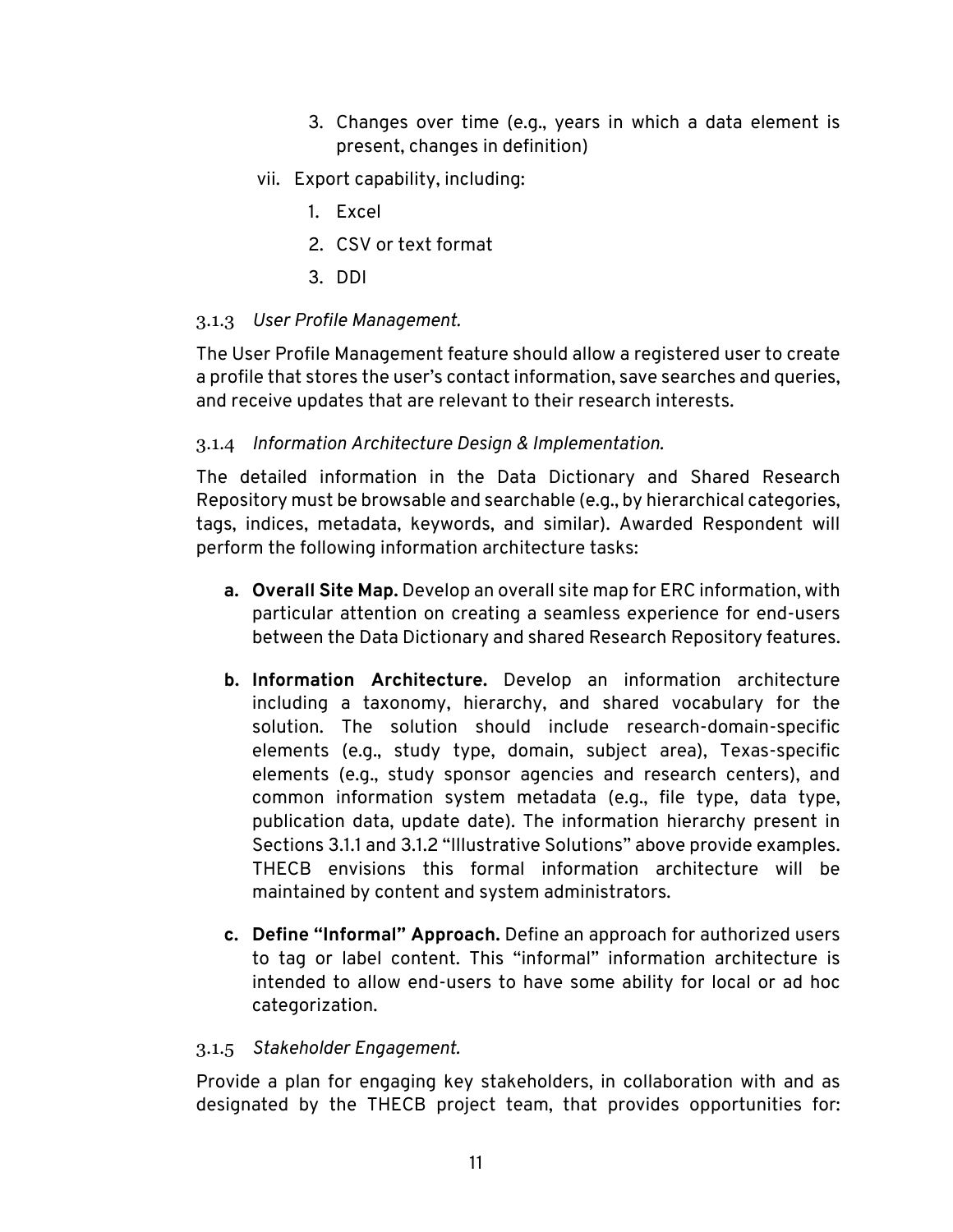(a) scheduled discussions with appropriate agency and ERC contacts regarding end-user requirements; (b) stakeholder feedback resulting from demonstrations of work in progress on solution development and features; and (c) participation in conferences with stakeholders, as requested.

#### <span id="page-14-0"></span>3.1.6 *Population of Content in Solution.*

Gather information from THECB, TEA, TWC, and ERC contact persons and sites designated by THECB for Data Dictionary and Research Repository information.

#### <span id="page-14-1"></span>3.1.7 *Training.*

 Dictionary and Research Repository platforms and be flexible enough to allow Provide a plan, process, and set of materials for training Administrators/Super-Users, End-Users, Content Moderators, and Content Reviewers in administering, as appropriate, and in using the Data Dictionary and Research Repository platforms and related Community Features. Training materials should be accessible to administrators and users within the Data for modifications (e.g., updates, additions, and improvements) after the expiration date of the contract term.

#### <span id="page-14-2"></span> 3.1.8 *Integration Plan and Demonstration.*

 The solution will rarely be the operational system or original source for the Repositories are a publication and reference system. For this reason, it is information it contains. Rather, the Data Dictionary and Shared Research essential that the solution be able to share information with other systems. Awarded Respondent will:

- **a. Approach for Information Exchange.** Define and document a means of importing information into and exporting information from the Data Dictionary solution.
- **b. Approach for Connecting to Similar Systems.** Define and document a means of connecting the Shared Research Repository to other systems of a similar type through federation.
- **c. Approach for Integration.** Integration between the ERC Shared Research Repository and existing systems such as the Texas Open Data Portal is out of scope for this project. However, Awarded Respondent will be responsible for demonstrating the federation features of the solution during the course of this project.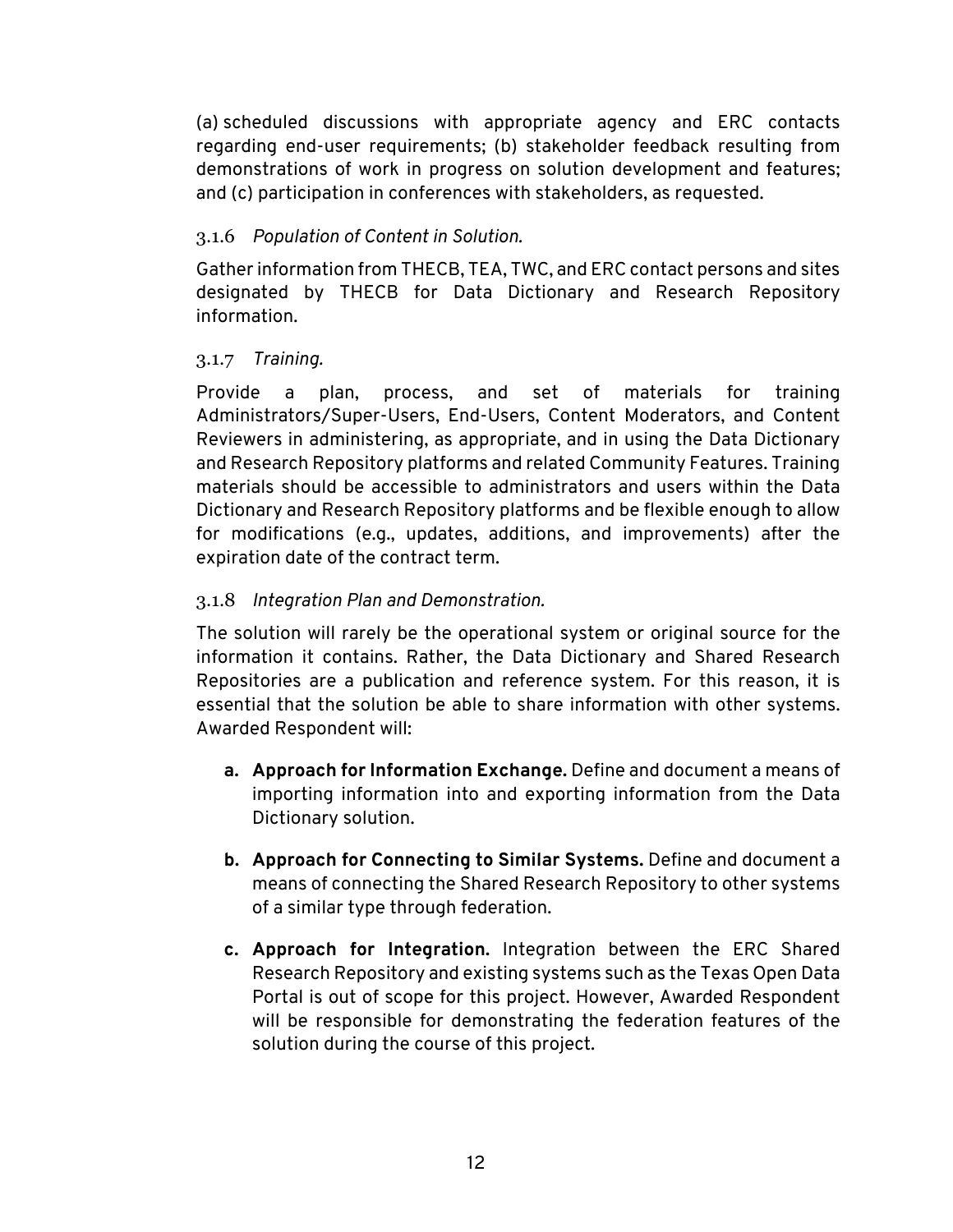#### <span id="page-15-0"></span>3.1.9 *User Role Definition and Implementation.*

THECB currently envisions a minimum of three authenticated roles for the solution: End-User (minimum privilege, but permissions to add and view comments, use ad-hoc tagging features); Content Administrator (elevated user privilege, permissions to moderate comments, publish and remove local content); and System Administrator (super-user privileges, platform administration). Awarded Respondent will:

- **a. Role Refinement.** Refine roles with input from THECB and stakeholders.
- **b. External Administrator Roles.** Work with state agency (e.g., Department of Information Resources, TEA, and/or TWC) and ERC security administrators at the University of Houston, The University of Texas at Austin, and The University of Texas at Dallas, as appropriate, to establish roles in THECB's SSO environment.
- **c. Role-Based Authorization.** Document and implement role-based authorization for the solution.

#### <span id="page-15-1"></span>3.1.10 *Overall Program Management.*

Awarded Respondent will bear sole responsibility for this project meeting its goals and objectives.

#### <span id="page-15-2"></span>**3.2 Deliverables**

The listed deliverables do not represent an exhaustive list. Deadlines for each deliverable and any relevant specifics will be established jointly between THECB and Awarded Respondent.

To affect the timely acceptance of deliverables as outlined in Acceptance Criteria below, it is expected that all project deliverables will be reviewed early and often by THECB.

Awarded Respondent will deliver:

- **1. Project Plan and Project Control Documents.** Project management documentation, including roles and responsibilities and a rollout plan with key milestones.
- resources, keywords, categorizations, search terms, and related metadata. **2. Information Architecture and Documentation.** Overall organization of all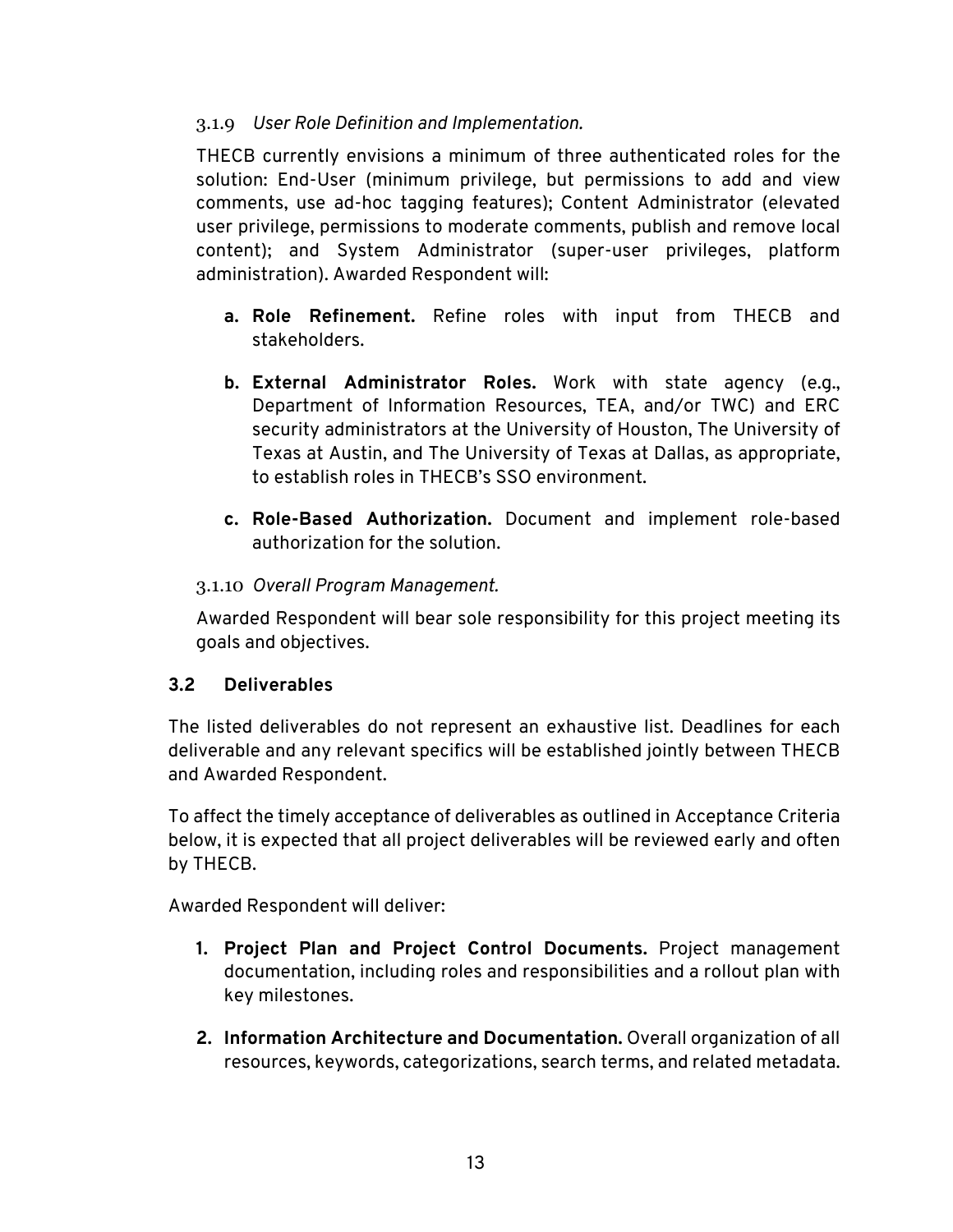- **3. Data Dictionary Platform.** Data Dictionary solution, configured for use with core information architecture in place.
- **4. Shared Research Repository Platform.** Hosted instance of Data Dictionary solution, with core information architecture in place.
- entered into the Data Dictionary Platform. Awarded Respondent will be **5. Data Dictionary Content.** Core data dictionary definitions, uploaded and responsible for import or other entry of three to five (3-5) distinct dictionaries designated by the THECB project team (e.g., each distinct dictionary representing specifications such as for a single data collection).
- **6. Shared Research Repository Content.** Initial content population of Shared Research publications and related documents, including keyword assignment, categorization, and a relatively comprehensive set of metadata to serve as examples for future use. Awarded Respondent will be responsible for initial entry of ten to fifteen (10-15) shared studies designated by the THECB project team (assuming three to five (3-5) per ERC).
- **7. Documentation for End-Users, Content Moderators, and Content Reviewers.** Includes new content publication guide, plus content for data stewards, moderators, and any other content reviewer roles.
- user role, via the Data Dictionary and Research Repository platforms. **8. Training Material for Administrators/Super-Users, End-Users, Content Moderators, and Content Reviewers.** A presentation of essential and select material from the documentation, suitable for administrator and user training that is accessible online, as appropriate by administrator or
- **9. Project Summary Report with Suggested Next Steps.** This project will result in a living, operational solution. The summary and next steps will provide a roadmap for future activities and updates. As noted below in Section 6, the anticipated contract term ends on November 30, 2022. This final deliverable must be accepted by November 15, 2022.

In service of the above tangible deliverables, Awarded Respondent is expected to coordinate, schedule, and conduct the following activities in addition to status meetings and requirement review sessions with THECB project team:

**10. Requirement Refinement Sessions with ERCs.** THECB has conducted several stakeholder meetings with ERCs, which form the basis of the core requirements for this project. During this project, Awarded Respondent will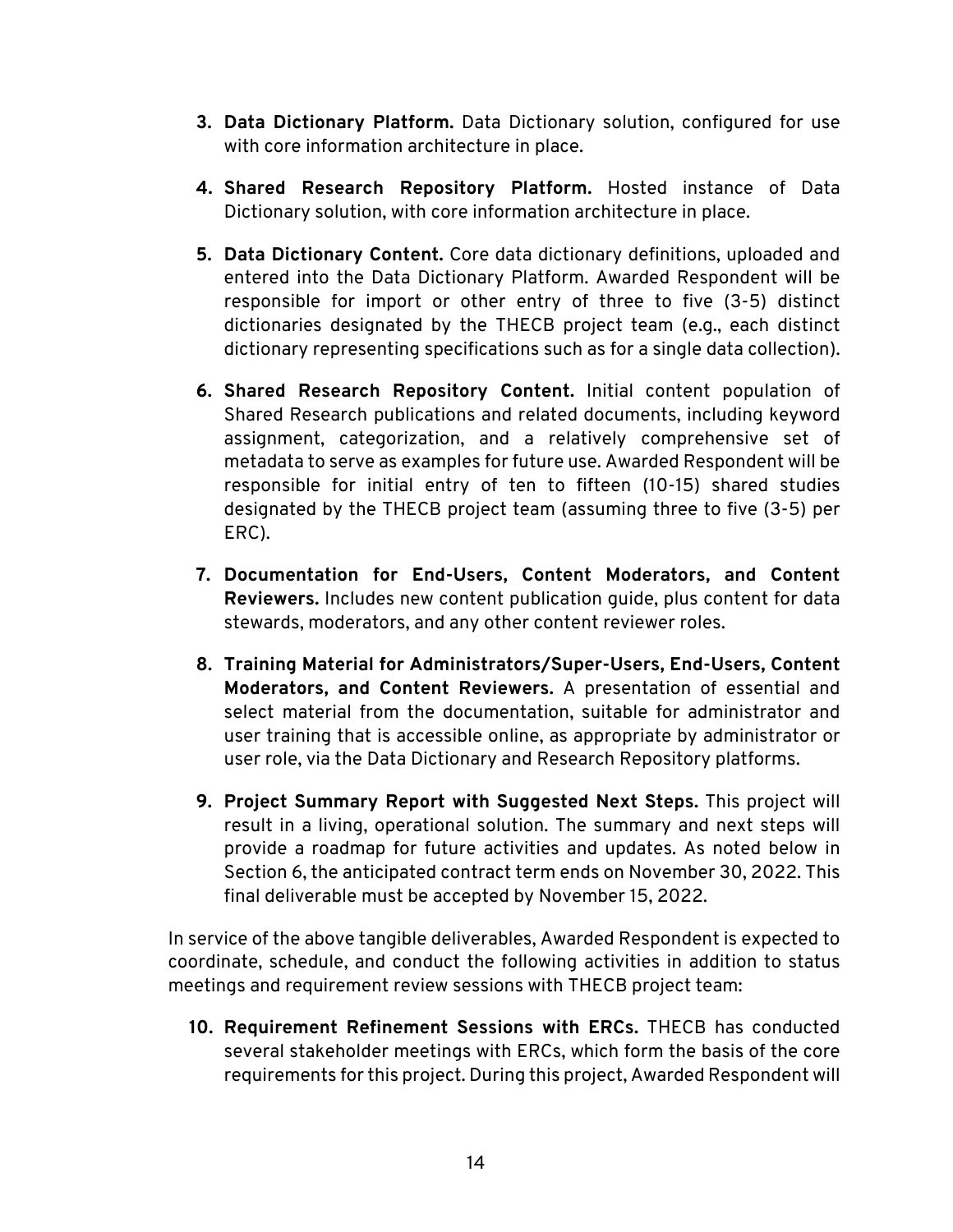engage directly with ERC stakeholders as directed by THECB to refine requirements.

- **11. Content Gathering from THECB, TEA, TWC, and ERCs.** This project includes the population of an initial set of data and information in the Data Dictionary and Shared Research Repository solutions. Awarded Respondent is expected to work with THECB-designated representatives from THECB, TEA, TWC, and the ERCs to solicit content for initial population in the new platforms.
- **12. End-User and Content Reviewer Training Sessions.** This project includes the delivery of training for representative/invited end-users at ERCs (i.e., the providers and consumers of the information in the solution) and content reviewers (i.e., those specially designated to review content or moderate communication). This is envisioned as a one-time activity near the conclusion of the project.

#### <span id="page-17-0"></span>**3.3 Acceptance Criteria**

Awarded Respondent shall comply with the following acceptance criteria:

Actionable Deliverables which successfully meet all requirements outlined in the RFO shall be provided by the specified dates. Any changes to delivery dates must have prior approval in writing by THECB.

All Deliverables must be submitted in a format approved by THECB. THECB has the sole responsibility of determining the completeness of Awarded Respondent's work. THECB will complete a review of each submitted deliverable within a mutually agreed upon timeframe from the date of receipt.

In the event THECB does not approve a Deliverable, Awarded Respondent will be notified in writing with the specific reasons. Awarded Respondent will have seven (7) business days to correct the unaccepted Deliverable.

Awarded Respondent shall correct any latent defects identified after the acceptance of a Deliverable where appropriate at no additional charge to THECB.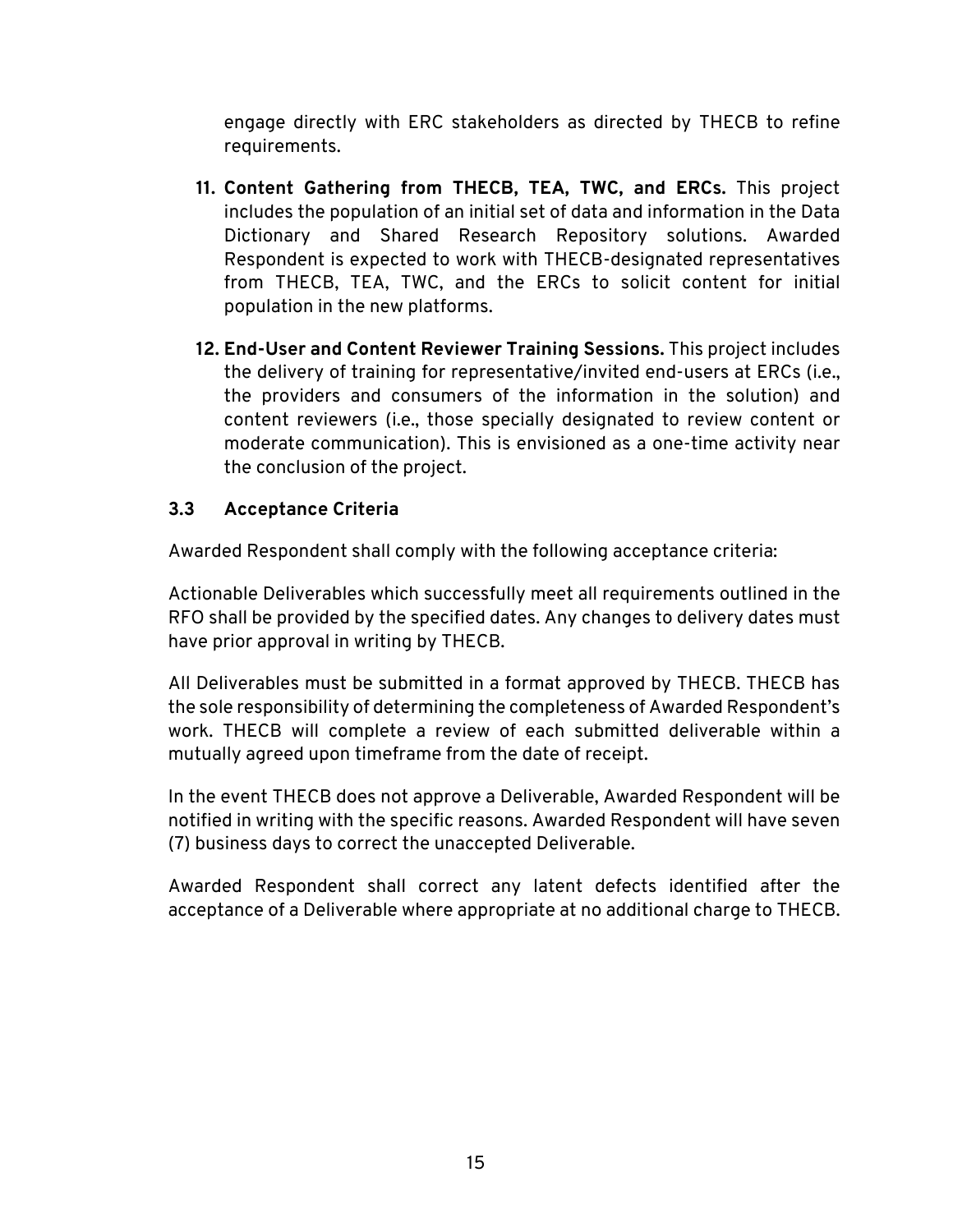# <span id="page-18-1"></span><span id="page-18-0"></span>**4. Reports and Meetings**

#### **4.1 Reports**

Awarded Respondent is required to provide reports (*see also* 3.2 Deliverables for reference) in the format and manner prescribed by THECB throughout the life of the project including:

- 1. Project Plan and Management details including Project Control Documents with key milestones, schedule of regular status meetings and requirement review sessions with THECB project team, and monthly status reports.
- 2. Information Architecture and Documentation including overall organization and documentation of all resources, core information architecture for the Data Dictionary and Research Repository Platforms, and related discussion features for the platforms.
- Organization and Population processes/documentation for the Data 3. Content Gathering and Requirements Refinement processes and Content Dictionary and Research Repository Platforms including relevant discussion features completed.
- 4. Documentation and Training Materials for End-Users, Content Moderators, and Content Reviewers including Training Material for Administrators/Super-Users and one-time training for representative/invited end-users and content reviewers.
- 5. Project Summary Report with Suggested Next Steps that describes the living, operational solution and roadmap for future activities and updates.
- 6. Other Reports upon request by THECB.

# <span id="page-18-2"></span>**4.2 Meetings and Communication Plan Between Meetings**

 mutually agreed upon between THECB and Awarded Respondent. Ad hoc Meetings may be scheduled via teleconference/videoconference or in-person as meetings may occur, as necessary. Awarded Respondent must maintain communications to address issues that arise between meetings or progress reports.

# <span id="page-18-4"></span><span id="page-18-3"></span>**5. Payment and Pricing Terms**

#### **5.1 Pricing**

Respondent's pricing must be all-inclusive, covering all services required to provide all deliverables as described in this RFO, including travel expenses,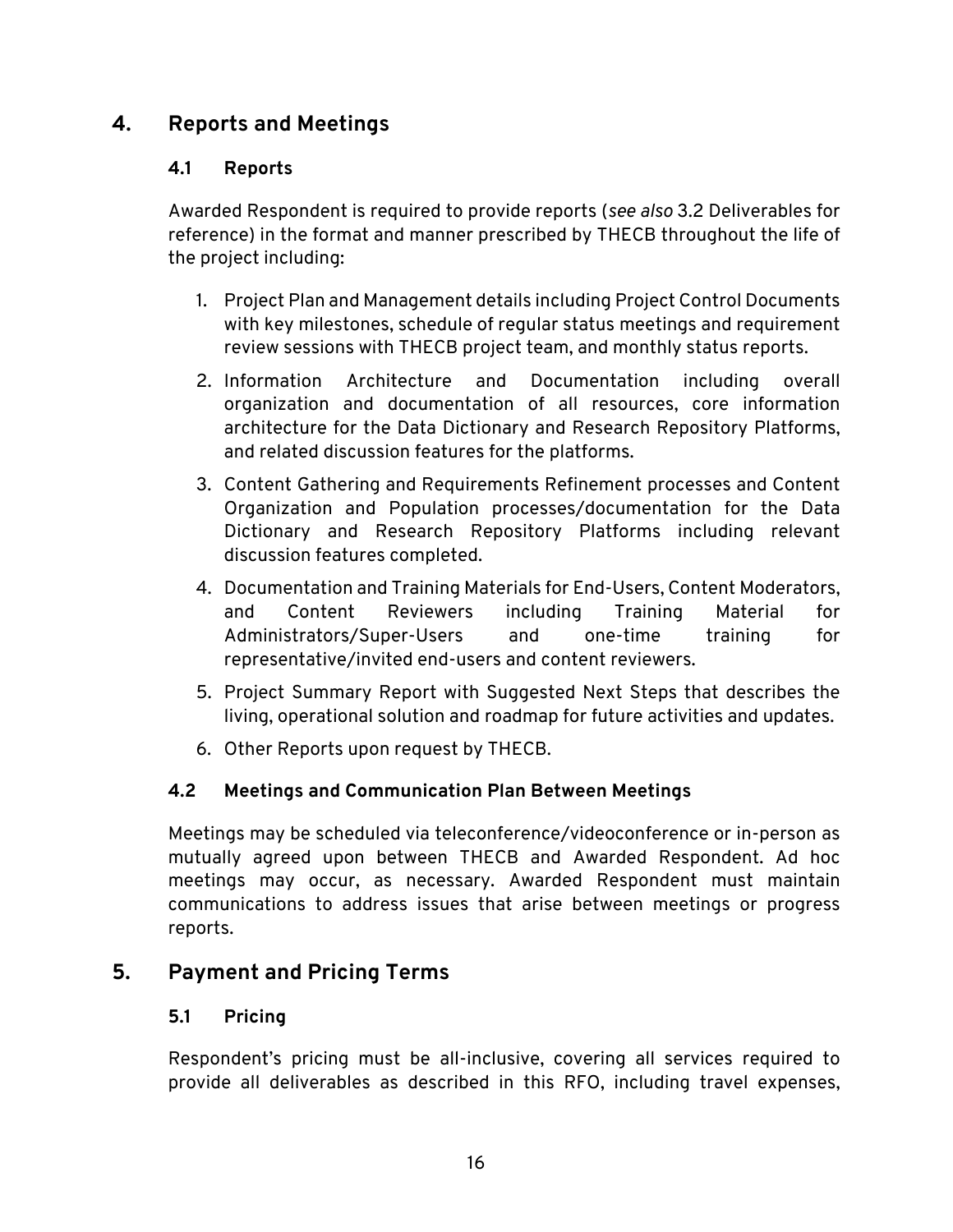personnel costs, and all other necessary expenses required in the performance of the engagement.

Respondent shall propose pricing based on key deliverables/milestones using the format below or similar format to adequately describe deliverables and pricing structure. **Submit this information on an EXCEL document in the format below**.

| <b>Respondent Pricing Sheet</b> |                              |       |  |
|---------------------------------|------------------------------|-------|--|
| Deliverable No.                 | Deliverable Name/Description | Price |  |
|                                 |                              |       |  |

#### <span id="page-19-0"></span>**5.2 Payment Terms and Award Summary**

Awarded Respondent will be reimbursed for deliverables completed and approved by THECB. Awarded Respondent will submit invoices to THECB that detail the itemized associated costs of the services rendered or deliverables completed.

 To the extent Awarded Respondent is not a Texas state agency, THECB will make payments for services in accordance with the Texas Prompt Payment Laws, Texas Government Code §§ 2251.001-.055. If Awarded Respondent is a Texas state agency, THECB will make payments for services in accordance with the Interagency Cooperation Act, Texas Government Code §§ 771.001-.010.

 Awarded Respondent throughout the term of the engagement. Awarded Awarded Respondent agrees not to begin or provide any services until issuance of a contract by THECB. THECB does not guarantee specific compensation to Respondent is not guaranteed minimum compensation.

THECB will not apply for credit nor will THECB prepay. THECB shall pay, subject to the terms of the Texas Prompt Payment Laws, upon the receipt of a properly submitted invoice after all goods and services have been received and applicable Deliverables have been approved by THECB.

 At THECB's sole discretion, THECB may award the contract to the most qualified Respondent successfully meeting the criteria and conditions as outlined in this RFO. THECB reserves the right to award a contract to multiple Respondents.

#### <span id="page-19-1"></span>**5.3 Invoices**

Upon completion of a deliverable and acceptance by THECB based on the requirements and acceptance criteria set forth in this RFO, Awarded Respondent may submit an invoice to THECB setting forth amounts due in accordance with the Terms and Conditions of this RFO and the anticipated contract.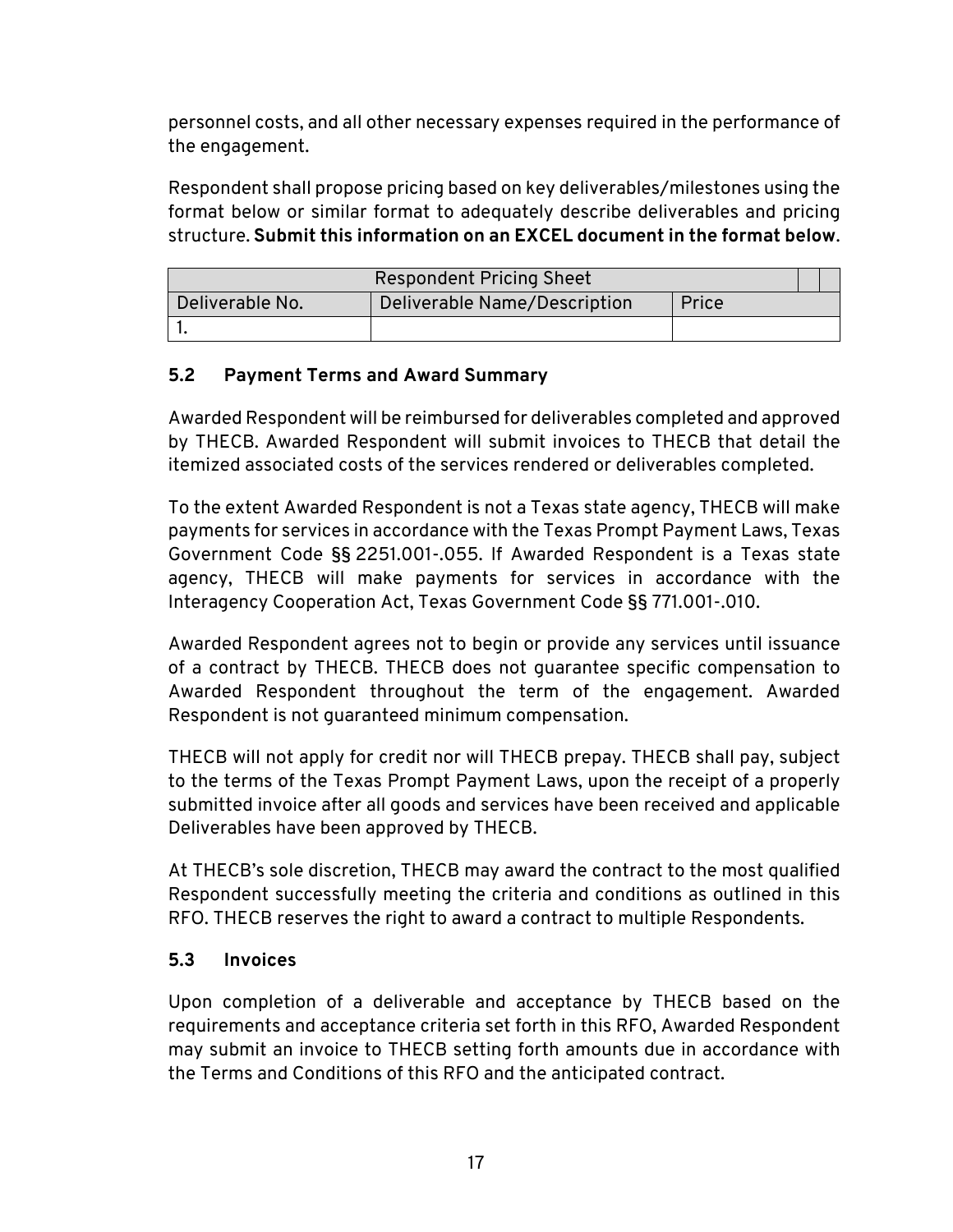To receive payment, Awarded Respondent must submit an invoice to [accountspayable@highered.texas.gov](mailto:accountspayable@highered.texas.gov) and the designated THECB Contract Manager(s). The invoice must include the following minimum information:

- 1. Awarded Respondent's mailing and e-mail (if applicable) address;
- 2. Awarded Respondent's telephone number;
- 3. The name and telephone number of a person designated by Awarded Respondent to answer questions regarding the invoice;
- 4. THECB's name, agency number (781), and delivery address;
- 5. The THECB purchase order number, if applicable;
- 6. The contract number or other reference number, if applicable;
- 7. A valid Texas identification number (TIN) issued by the comptroller;
- 8. A description of the goods or services, in sufficient detail to identify the order which relates to the invoice;
- 9. The unit numbers corresponding to the amount of the invoice;
- 10. If submitting an invoice after receiving an assignment of a purchaser order, the TIN of the original vendor and the TIN of the successor vendor; and
- 11. Other relevant information supporting and explaining the payment requested.

Prior to any payment being made, THECB shall certify that the goods and services being invoiced have been received and approved for payment by THECB. Payments will be made in accordance with Section 5.2 above.

# <span id="page-20-0"></span>**6. Contract Term and Termination**

 upon execution and ending on November 30, 2022, unless extended or terminated as THECB shall pay Awarded Respondent for the reasonable and approved costs incurred by Awarded Respondent in connection with the contract during the period beginning otherwise provided for in the contract. Subject to proper approvals, the parties may amend the contract to extend the contract term, provided both parties agree in writing to do so, prior to the expiration date. Any extensions shall have the same terms and conditions, plus any approved changes.

# <span id="page-20-1"></span>**7. Terms and Conditions**

See Attachment D, Anticipated Contract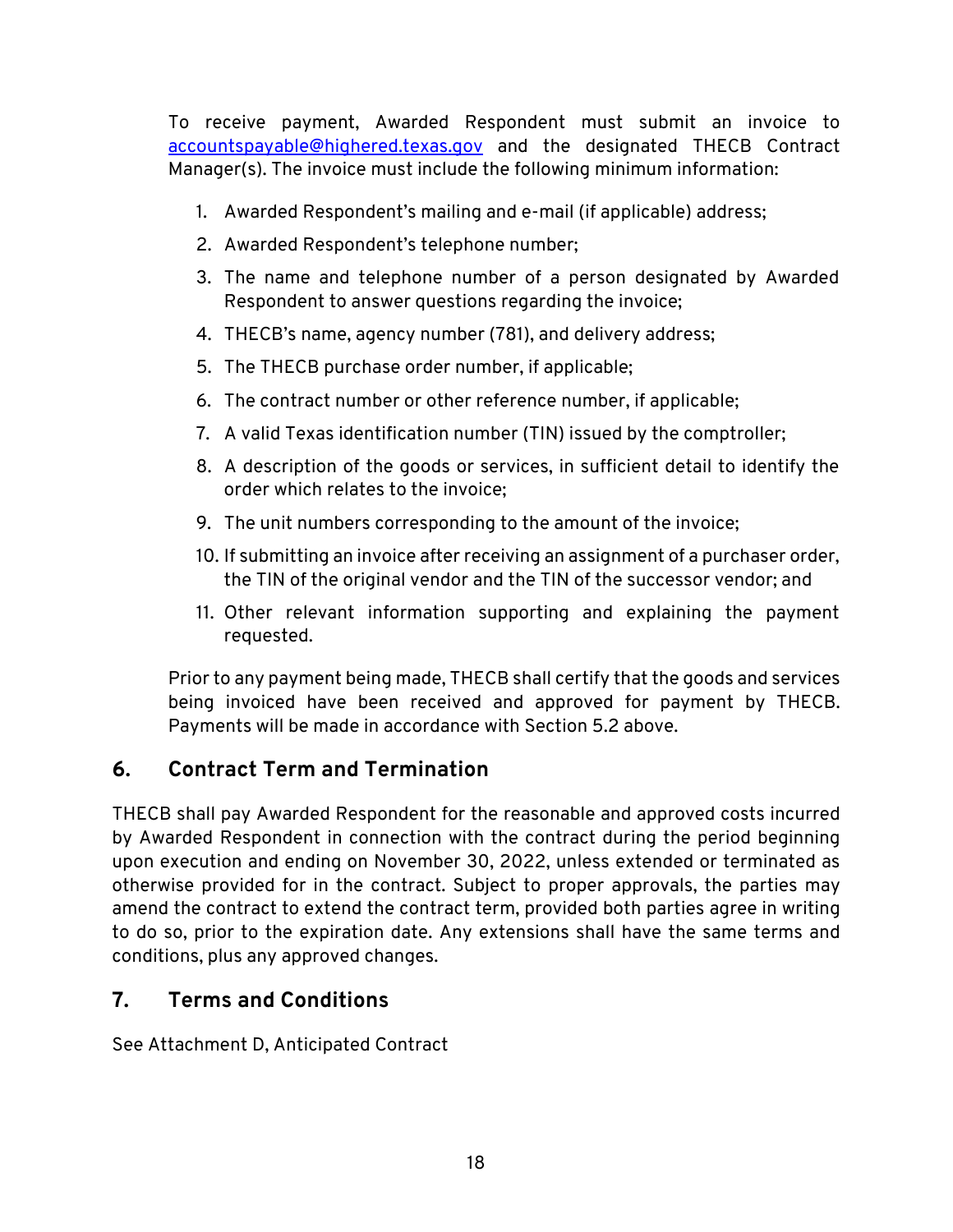# <span id="page-21-1"></span><span id="page-21-0"></span>**8. Additional Terms and Conditions**

#### **8.1 Awarded Respondent's Responsibilities**

 requirements of this RFO and any resulting contract. Awarded Respondent shall THECB shall look solely to Awarded Respondent for compliance with all the be the sole point of contract responsibility and shall not be relieved of noncompliance of any subcontractor.

Failure to meet service requirements and/or specifications authorizes THECB to procure services of this RFO elsewhere and charge any increased costs for the services, including the cost of re-soliciting, to Awarded Respondent.

#### <span id="page-21-2"></span>**8.2 Intellectual Property Rights in Software**

 or created, either completed or partially completed, shall be THECB's sole between THECB and Awarded Respondent will award to THECB an irrevocable THECB and Awarded Respondent acknowledge and agree that intellectual property or other property produced, generated, or created in connection with the contract that Awarded Respondent had not previously produced, generated, property and all rights, title, and interest in and to the work product shall vest in THECB upon payment for the services. To the extent any pre-existing material or property is utilized in the development of the solution(s) discussed herein, Awarded Respondent warrants that it is licensed to use the material or property. Further, Awarded Respondent acknowledges that the ensuing agreement license to utilize any pre-existing material or property required for the maintenance of the solution(s) discussed herein.

#### <span id="page-21-3"></span>**8.3 Confidentiality**

 application code, the specifications, or THECB's business (the "Confidential Except as required by applicable law, including but not limited to Texas Government Code Chapter 552, Awarded Respondent, including its employees, agents, board members, and subcontractors, shall not: i) disclose to any thirdparty the business of THECB, details regarding the website or application, including, without limitation any information regarding the website and Information"); (ii) make copies of any Confidential Information or any content based on the concepts contained within the Confidential Information for personal use or for distribution unless requested to do so by THECB; or (iii) use Confidential Information other than solely for the benefit of THECB.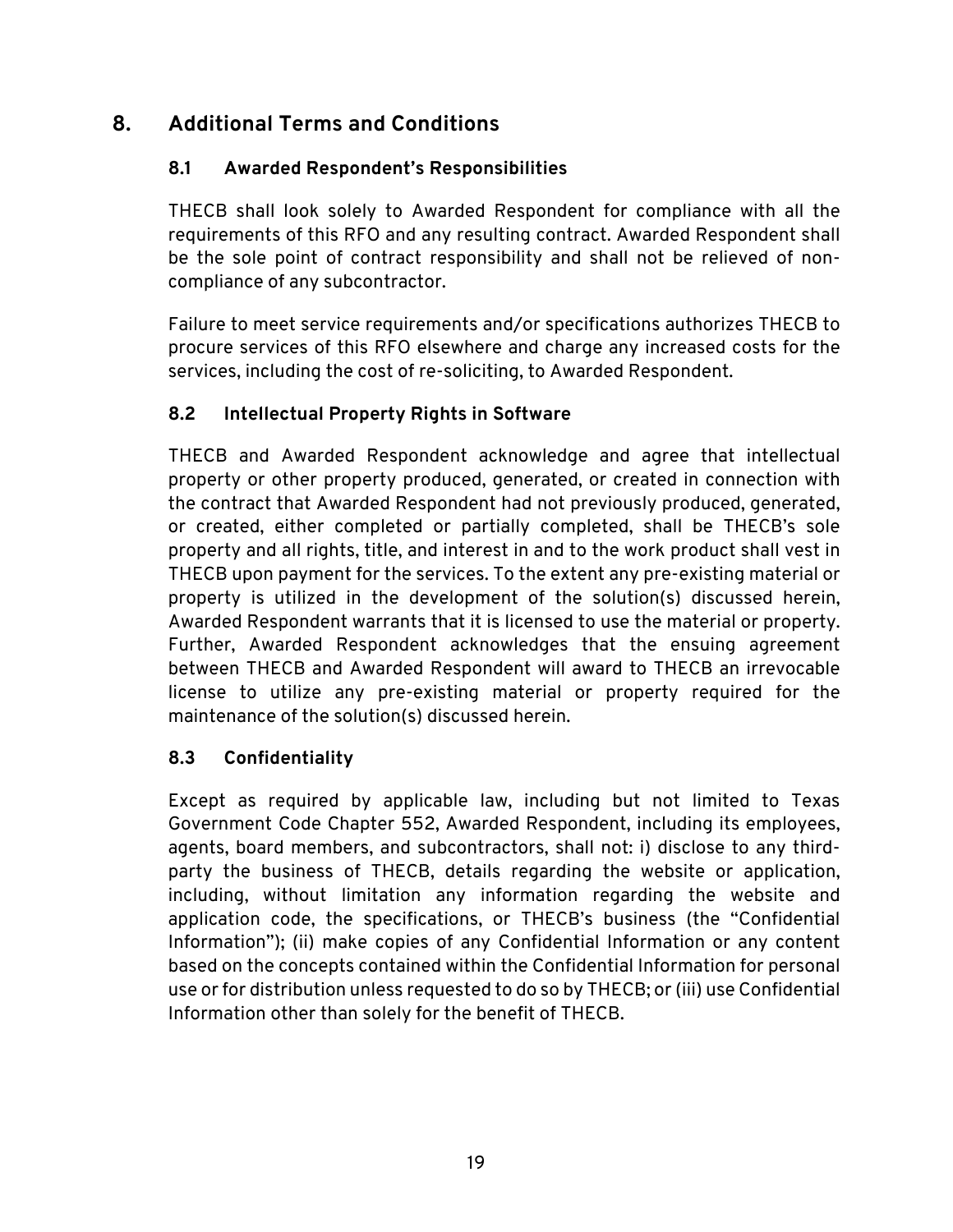#### <span id="page-22-0"></span>**8.4 FERPA Confidentiality and Data Governance Provisions**

 knowingly view, access, acquire, transfer, copy, or otherwise reproduce any *FERPA.* Awarded Respondent agrees to comply with the Family Educational Rights and Privacy Act, 20 U.S.C. § 1232g, and the implementing federal regulations, 34 C.F.R. Part 99; the Children's Online Privacy Protection Act (COPPA); and Individuals with Disabilities Education Act (IDEA). It is understood and agreed that Awarded Respondent shall not be required to access student level or any other FERPA confidential data in order to provide the services required under this RFO, and THECB agrees not to knowingly provide Awarded Respondent with access to such information. Awarded Respondent shall not student level or other FERPA confidential data.

 education records, personally identifiable information (PII), or any other Awarded Respondent shall be responsible for any data breach notifications and *Data Security.* Awarded Respondent warrants that it has a sound data security program, that, at a minimum, meets industry standards, that protects both data at rest and data in transmission. Awarded Respondent shall ensure that proper information security controls are in place and shall comply with all requirements and security protocols found in Title 1, Texas Administrative Code, Chapter 202, Texas Cybersecurity Framework Standards, and other applicable laws, including FERPA. Awarded Respondent shall notify THECB of any data breach involving confidential or sensitive information *not later than twenty-four (24) hours after discovery of a security incident that may constitute a data breach*. Awarded Respondent shall immediately mitigate any such breach and ensure that any disrupted services are timely and without delay, brought back into service. damages that are required by state or federal law and shall coordinate such notification with THECB. This section shall survive termination of the agreement.

 *Cloud Computing/TX RAMP.* If applicable, Awarded Respondent represents and Computing State Risk and Authorization Management Program found in Texas warrants that it has demonstrated compliance with the requirements of the Cloud Government Code § 2054.0593. (*See also* [https://dir.texas.gov/texas-risk-and](https://dir.texas.gov/texas-risk-and-authorization-management-program-tx-ramp)[authorization-management-program-tx-ramp.](https://dir.texas.gov/texas-risk-and-authorization-management-program-tx-ramp)) Awarded Respondent further agrees to maintain program compliance and certification throughout the term of the engagement with THECB.

 Respondent agrees to meet all security controls that THECB determines are Pursuant to Texas Government Code § 2054.138, to the extent that Awarded Respondent is authorized to access, transmit, use, or store THECB data, Awarded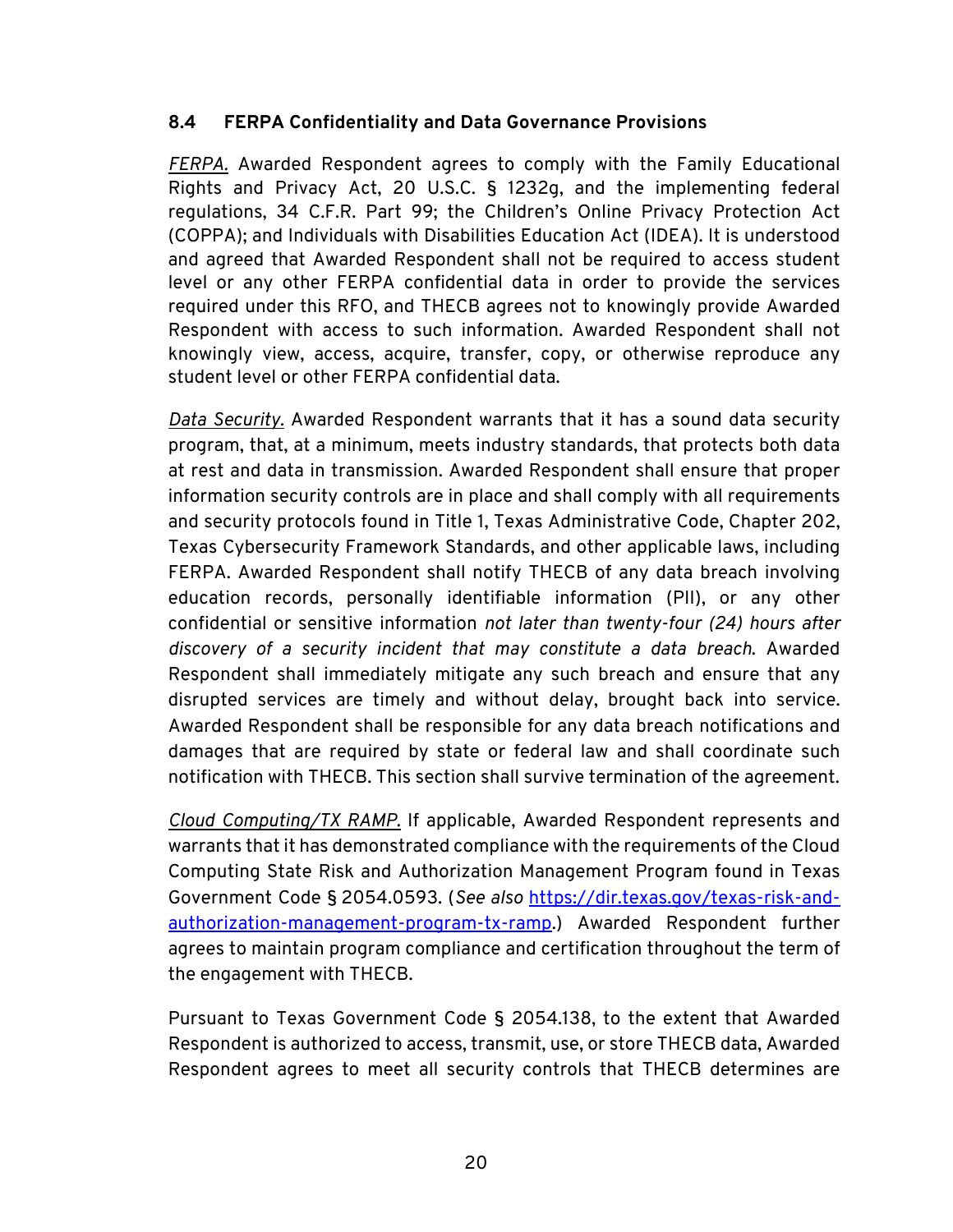proportionate with THECB's risk under the contract based on the sensitivity of the THECB data.

# <span id="page-23-0"></span>**8.5 Technical Documents**

 Respondent must identify such documents and provide THECB with any technical All technical documents developed or procured by Awarded Respondent shall not be proprietary in nature, such that THECB is limited in the use of such documents. If any such documents are proprietary, including training materials, Awarded support and training for use of such documents, prior to the transfer of such documents to THECB.

#### <span id="page-23-1"></span>**8.6 Data Center Services Utilization**

 Texas Government Code § 2054.391 requires THECB to utilize the services of the approved by the Department of Information Resources (DIR) through a Data further acknowledges that THECB will be required to request and receive a DCS Data Center Services (DCS) program for all hosted solutions, unless otherwise Center Services Exemption. Awarded Respondent warrants that all hosted solutions offered in response to this RFO (including custom developed application, commercial off-the-shelf (COTS), and Portal or Website managed content) will be hosted in the DCS program, using either public or private cloud compute and DCS managed services provided. If Respondent intends to propose a Software as a Service (SaaS), then Respondent must demonstrate that the solution clearly meets the National Institute of Standards and Technology standard definition of SaaS. If Respondent intends to propose a SaaS, Respondent program exemption from DIR before a purchase order can be issued to Respondent. Respondents should provide one technical solution: either SaaS or DCS hosted and managed.

For more information, see Attachment A: Department of Information Resources (DIR) Shared Technology Services Policy Document

# <span id="page-23-3"></span><span id="page-23-2"></span>**9. Schedule of Events**

#### **9.1 Due Date for Proposals**

Respondents shall submit Proposals to THECB no later than the Proposal Due Date indicated in the Calendar of Events section below. Proposals received after the Proposal deadline will be rejected for being late and will not be considered for evaluation.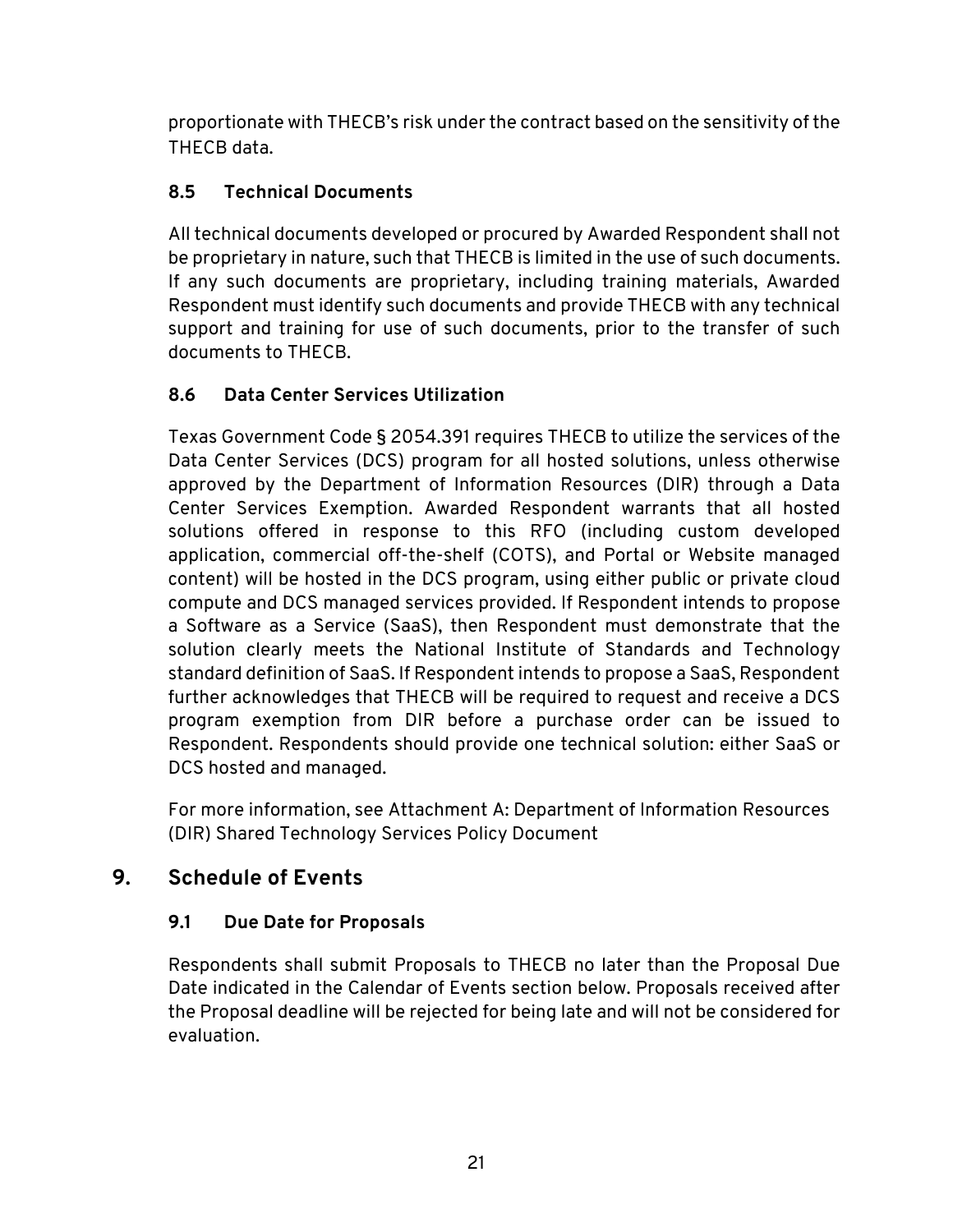#### <span id="page-24-0"></span>**9.2 Calendar of Events**

The solicitation process for this RFO will proceed according to the schedule below. THECB reserves the right to revise this schedule or any portion of this RFO by published addendum on THECB's website.

| <b>EVENT</b>                               | <b>DEADLINE</b>             |
|--------------------------------------------|-----------------------------|
| Publication of RFO on the Electronic State | April 22, 2022              |
| Business Daily (ESBD) and THECB's          |                             |
| Website                                    |                             |
| Last Day to Submit Written Questions       | May 2, 2022, 11:30 p.m. CT  |
| THECB's Response to Written Questions      | May 9, 2022                 |
| Proposal Due Date and Time                 | May 23, 2022, 11:30 p.m. CT |
| Post-Proposal Interviews/Presentations,    | TBD, if required            |
| if required                                |                             |
| <b>Anticipated Contract Start Date</b>     | June 30, 2022               |

 THECB will only accept written questions and requests for clarification via email to the Point of Contact listed below. THECB will post responses to written questions on the ESBD and THECB's website.

#### <span id="page-24-1"></span>**9.3 Point of Contact**

Respondents shall direct all inquiries, written questions, requests for clarification, and communications concerning this RFO to the Point of Contact listed below. Inquiries and comments must reference RFO No. 781-2-26853.

Jeffrey Trevathan Office of General Counsel Texas Higher Education Coordinating Board [eBids@highered.texas.gov](mailto:eBids@highered.texas.gov) 

Please Note: Mr. Trevathan is the only THECB point of contact. Contact or attempted contact with other THECB employees, including Commissioners and their staff, may result in a Respondent's immediate disqualification.

 the RFO shall be provided in the form of an addendum to the RFO on the ESBD All THECB responses must be in writing to be binding. Any information THECB deems to be important and of general interest or which modifies requirements of and THECB's website.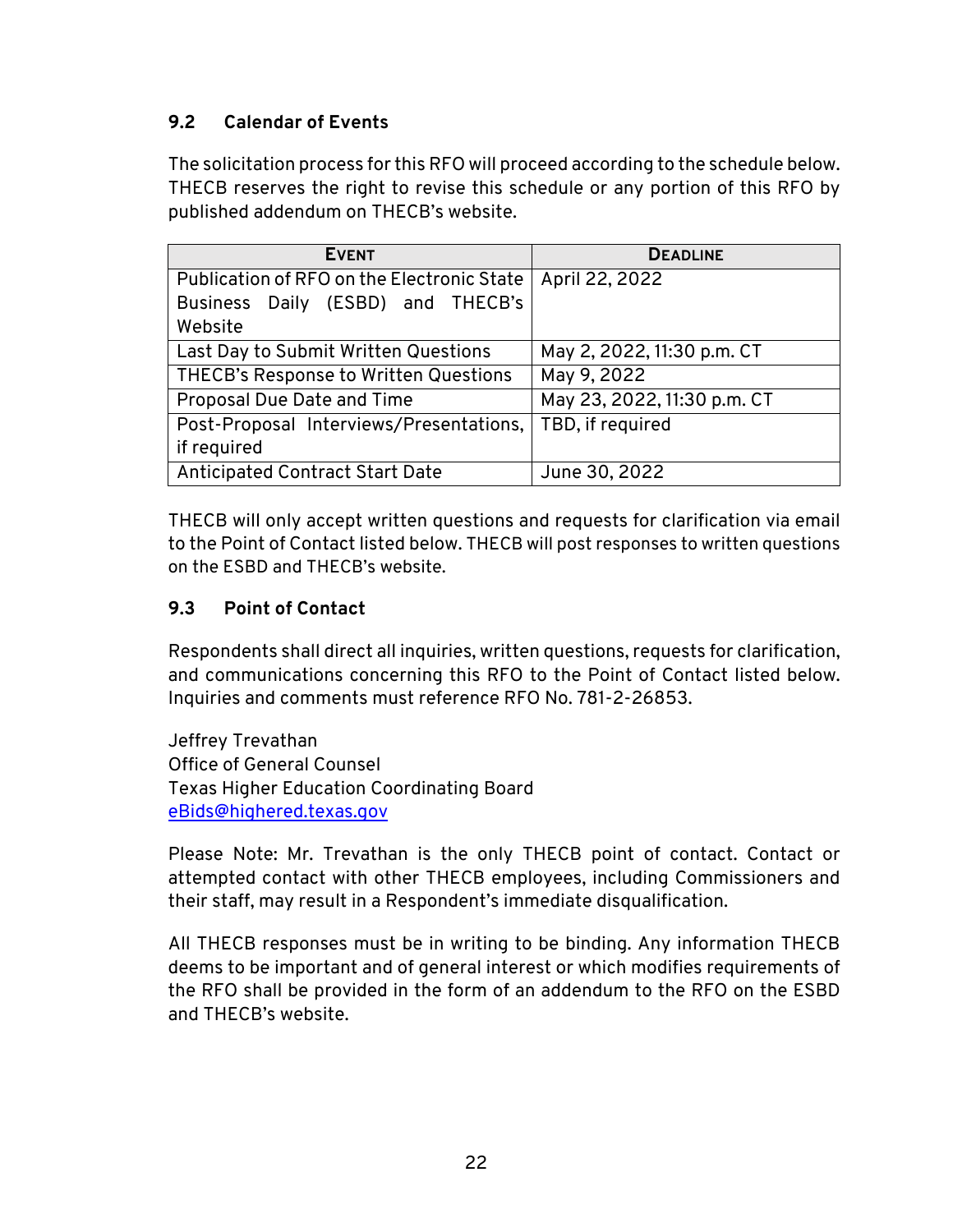# <span id="page-25-1"></span><span id="page-25-0"></span>**10. Proposal Format and Content**

#### **10.1 RFO Attachments**

This RFO also includes the following attachments:

Attachment A: Department of Information Resources (DIR) Shared Technology Services Policy Document

Attachment B: Execution of Proposal (Required), including the following:

- 1. Respondent Information
- 2. Texas Family Code § 231.006(c)
- 3. Texas Government Code § 669.003
- 4. Preferences
- 5. Exceptions to Terms and Conditions
- 6. Respondence Acknowledgment
- 7. Signature

Attachment C: HUB Subcontracting Plan (Required)

Attachment D: Copy of Anticipated Contract (for reference only)

Attachment E: Conflict of Interest Disclosure Statement (Required)

#### <span id="page-25-2"></span>**10.2 Organization of the Proposal for Submission**

Proposals must be submitted to the Point of Contact by an authorized representative via email to [eBids@highered.texas.gov](mailto:eBids@highered.texas.gov) and received by THECB prior to the deadline. The subject line of the email should be entitled "Proposal Submitted for RFO No. 781-2-26853, ERC-DDA Project." THECB recommends a limit of 75 MB for each attachment.

Proposals must include all required attachments and be in the format described herein. THECB will not accept attachments received after the proposal deadline. Failure to submit all required information shall make the Proposal nonresponsive and thus disqualified from consideration.

 its attachments. Any questions concerning this RFO should be directed to the Respondents are solely responsible for thoroughly understanding this RFO and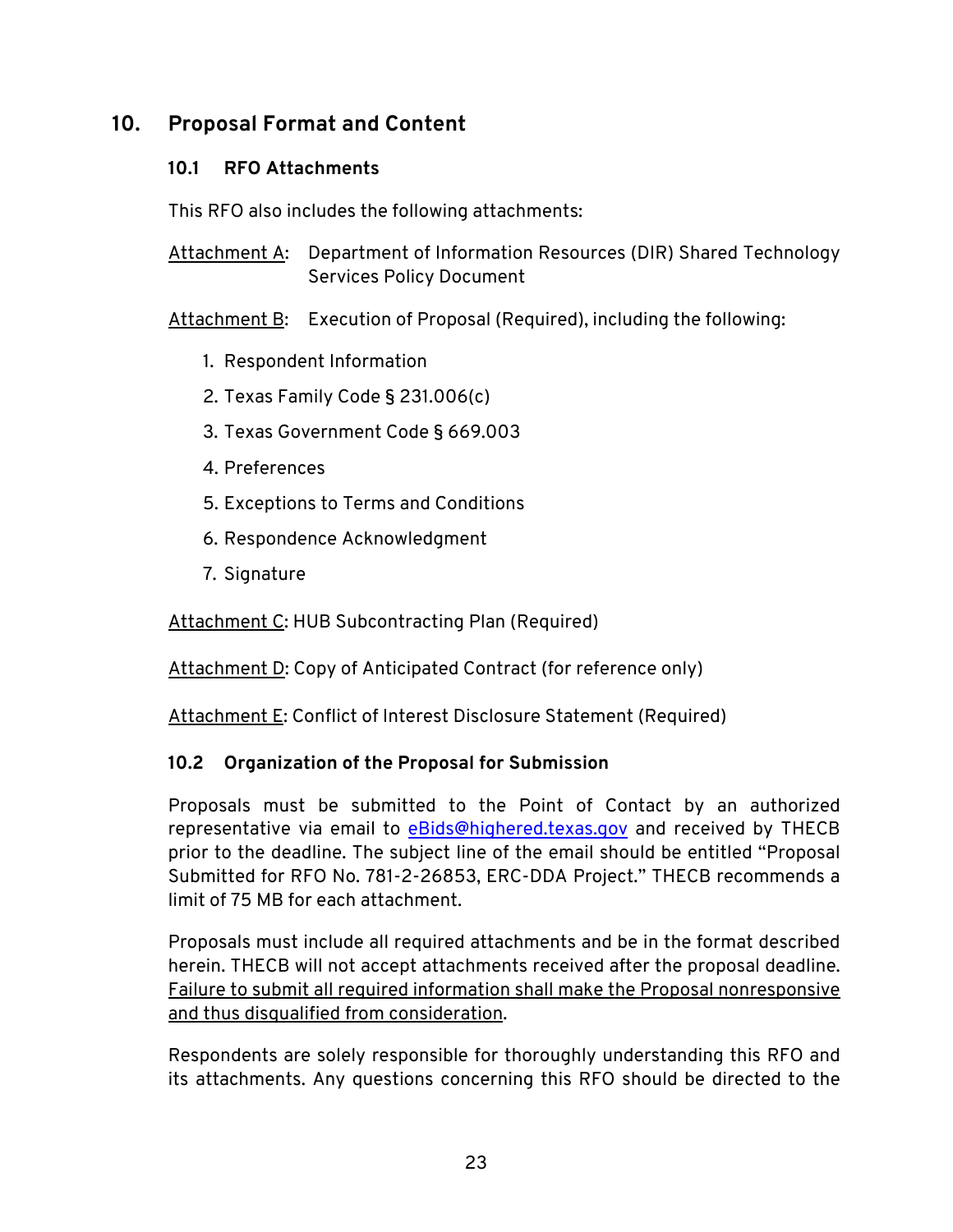Point of Contact by the Deadline for Submitting Questions identified in Section 9.2.

Respondents are cautioned to pay particular attention to the clarity and completeness of their Proposal. Respondents are solely responsible for their Proposal and all documentation submitted. Respondent's Proposal shall be as precise, accurate, and succinct as possible. Respondent shall provide detailed descriptions of how it will fulfill each requirement. The clarity and completeness of a Proposal may be considered by THECB evaluators.

No mailed, hand-delivered, or faxed Proposals will be accepted.

#### **The Proposal shall include:**

Respondent shall submit a total of three (3) files:

- 1. Excel document;
- 2. Portable Document File (PDF) No. 1; and
- 3. PDF No. 2.

*The following are part of the THECB's administrative review. Failure to submit any items or submitting incomplete items will result in deeming the Proposal unresponsive.* 

- The Excel document shall contain the pricing as described in Section 5.1.
- PDF No. 1 shall contain responses to the following in this order:
	- 1. Minimum Eligibility Requirements under Section 2, including its subsections.
	- 2. Response to Scope of Work under Section 3, including its subsections.
	- 3. A minimum of three (3) references, including contact information. THECB prefers references from clients for whom Respondent has performed similar work, including other state agencies. Do not use THECB or any individuals employed by THECB as a reference.
- • PDF No. 2 shall contain the following **four** items:
	- 1. Transmittal Letter

Respondent shall provide a Transmittal Letter addressed to the Point of Contact that identifies the person or entity submitting the Proposal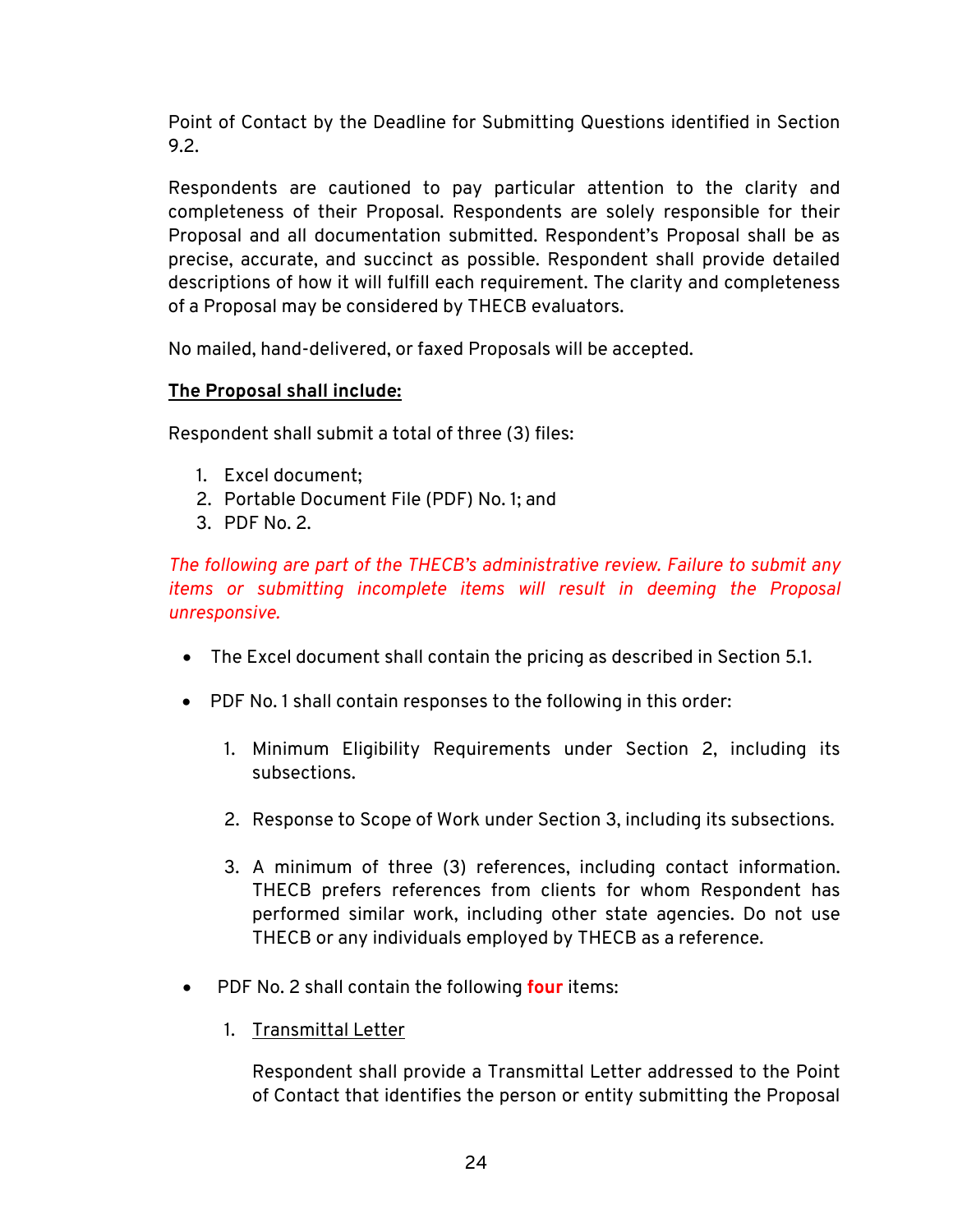and includes a commitment by that person or entity to provide the services required by THECB through this RFO.

The Transmittal Letter must be signed by a person legally authorized to bind Respondent. The letter must specifically identify that the Proposal is in reference to the Education Research Center Data and Dissemination Assistance (ERC-DDA) Project.

#### The Transmittal Letter must include the following language:

- *"The enclosed Proposal is binding and valid at the discretion of THECB."*
- *"The enclosed Proposal is good for ninety (90) days."*
- **FILTER 2018 Terms and Conditions Acceptance/Exceptions** 
	- o *"Full acceptance of the terms and conditions described in this Statement of Work"* or
	- must be specifically noted in the letter. If Respondent takes bound to comply with all applicable state and federal exception" to the entire RFO. If any Respondent takes a o *Provide a list of exceptions to the terms and conditions in Respondent's Transmittal Letter.* Any exceptions to this RFO any exceptions to any provision of this RFO, these exceptions must be specifically and clearly identified by section and Respondent's proposed alternative must also be provided. Please note as an agency of the state of Texas, THECB is procurement and contract laws. Exceptions to required terms and conditions may disqualify the Proposal from further consideration. Respondent cannot take a "blanket "blanket exception" to this entire RFO or does not provide proposed alternative language, the Proposal may be disqualified from further consideration.

Any terms and conditions attached to a Proposal will not be considered unless specifically referred to in this RFO and Respondent's attachment of such terms and conditions to a Proposal may disqualify the Proposal.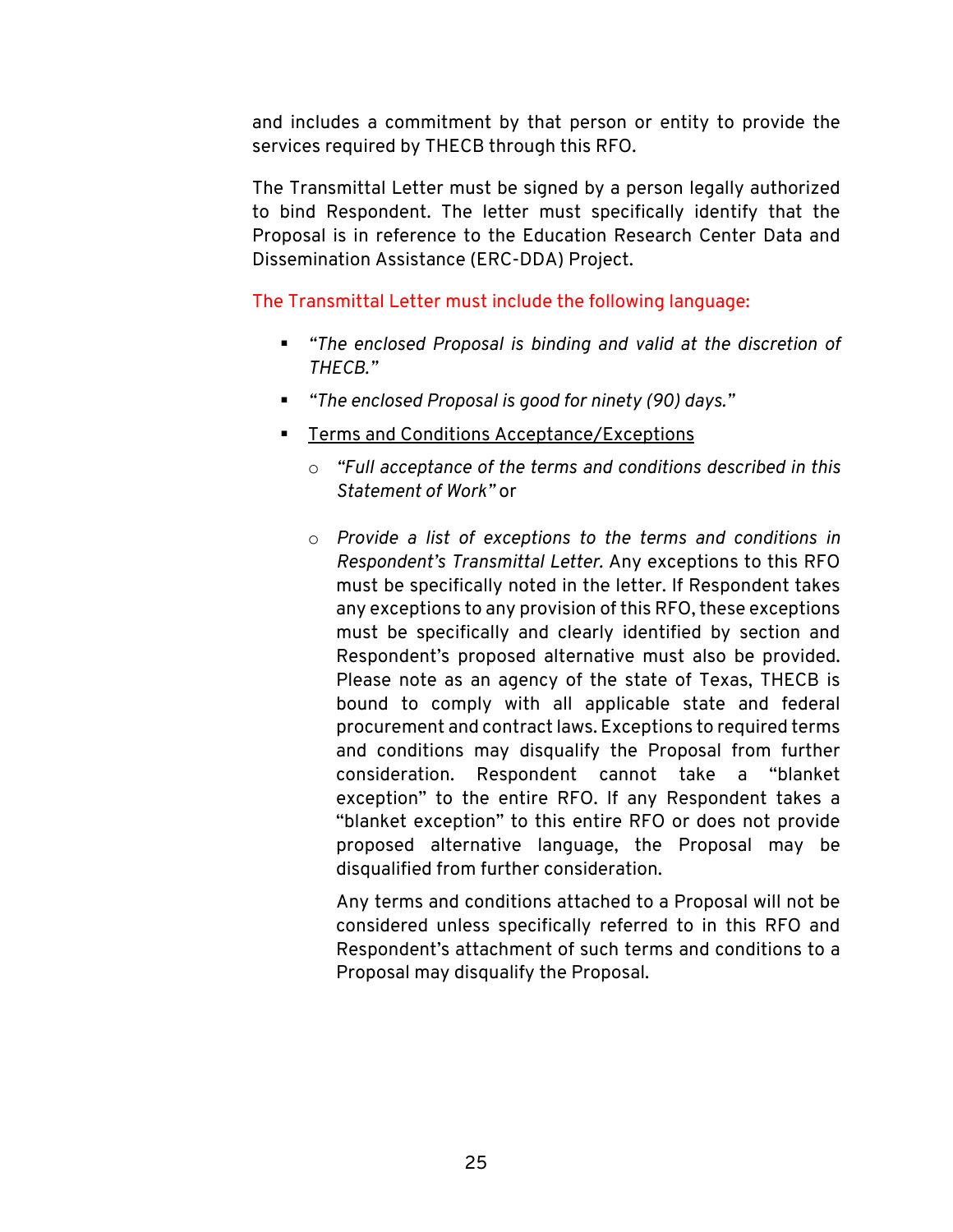- 2. Execution of Proposal (Attachment B) All information on Attachment A is required to be completed
- 3. HUB Subcontracting Plan (Attachment C) All information on Attachment B is required to be completed. The form can also be found [here.](https://comptroller.texas.gov/purchasing/vendor/hub/forms.php)

In compliance with Texas Government Code §§ 2161.001-.253, it is THECB's policy to promote and encourage contract and subcontract opportunities for state of Texas certified Historically Underutilized Businesses in all contracts. Eligible Respondents are encouraged to become state of Texas HUB certified. Applications may be found at: [https://comptroller.texas.gov/purchasing/vendor/hub/.](https://comptroller.texas.gov/purchasing/vendor/hub/)

Definitions for state of Texas HUB certifiable businesses can be found in the Texas Administrative Code. [34 Tex. Admin. Code § 20.282.](https://texreg.sos.state.tx.us/public/readtac$ext.TacPage?sl=R&app=9&p_dir=&p_rloc=&p_tloc=&p_ploc=&pg=1&p_tac=&ti=34&pt=1&ch=20&rl=282)

A HUB Subcontracting Plan Form must be filled out and returned with the Proposal to be considered responsive. If the Proposal does not include a HUB Subcontracting Plan, it shall be rejected as a material failure to comply with advertised specifications. Please see the attached HUB Subcontracting Plan for further instructions which requires vendors to identify the specific areas intended for subcontracting.

 Search the state of Texas HUB Database for HUB vendors by the NIGP class and item [here.](https://mycpa.cpa.state.tx.us/tpasscmblsearch/) Additional minority and women owned business association resources are available for subcontracting notices are available on the Texas Comptroller's [website.](https://comptroller.texas.gov/purchasing/vendor/hub/) Additional information and training regarding how to complete a HUB Subcontracting Plan can be found [here.](https://comptroller.texas.gov/purchasing/vendor/hub/forms.php)

Please note you must allow HUBs at least seven (7) working days to respond to your notice prior to your bid response submission to THECB

#### 4. Conflict of Interest Disclosure Statement (Attachment E)

 Respondents shall identify the extent, nature, and length of these The Conflict of Interest Disclosure Statement is required and must be attested to by an unsworn declaration. Respondents shall be neutral and impartial, shall not advocate specific positions to THECB.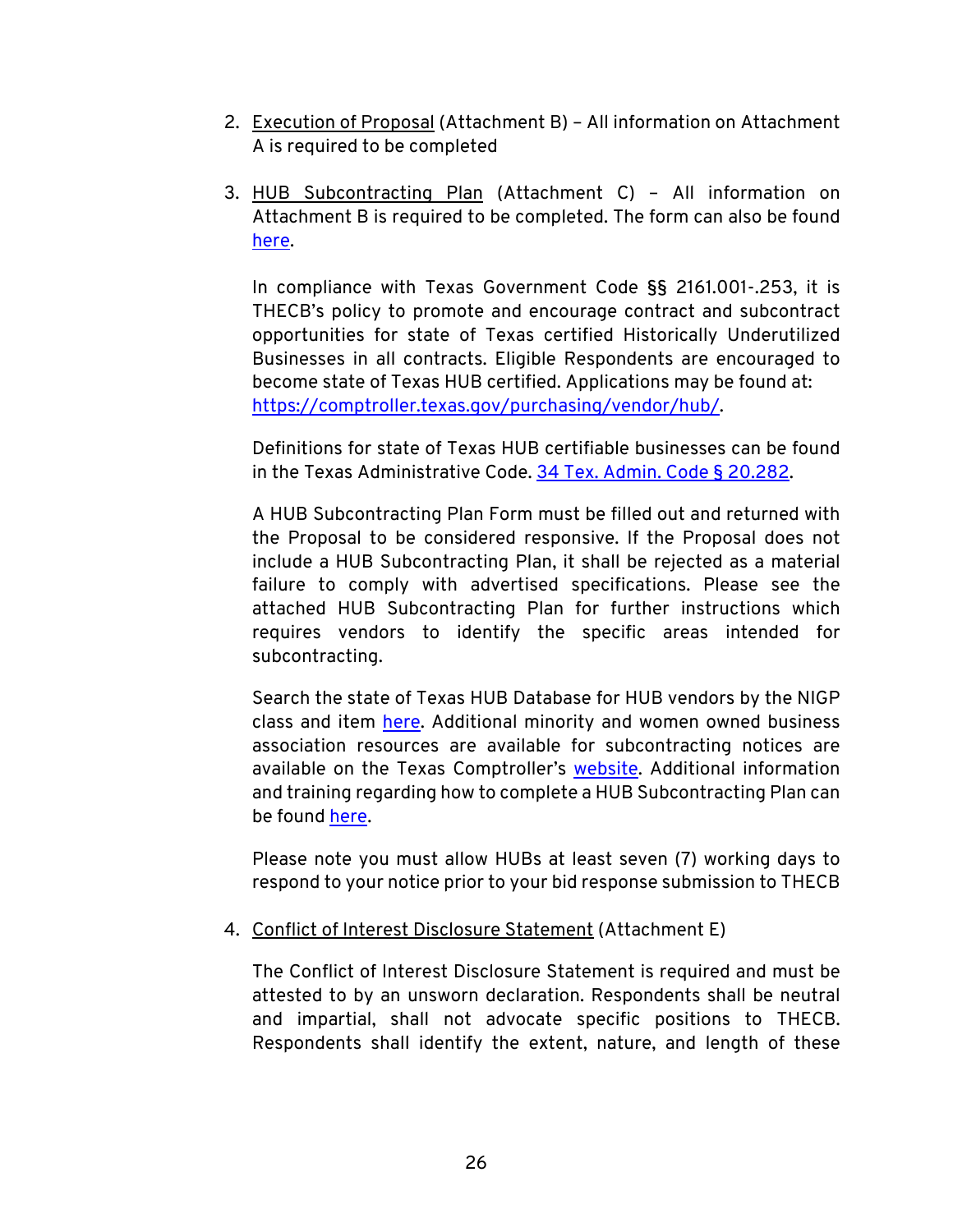relationships or engagements. Entities having a conflict of interest, as determined by THECB, will not be eligible for vendor selection.

If Respondent does not have any known or potential conflicts of interest, the Proposal must include such a statement.

*Failure to provide either a signed statement on potential conflicts of interest or a signed statement that no potential conflicts exist shall automatically disqualify Respondent.* 

firm. The Conflict of Interest Disclosure Statement shall be signed by the highest-ranking officer of Respondent's entity having responsibility for vetting corporate conflicts of interest, e.g., a corporate Executive Vice President rather than the head of an operating or regional unit of the

THECB will determine whether a conflict of interest or the perception of a conflict of interest exists from the perspective of a reasonable person uninvolved in the matters covered by any resulting contract. THECB is the sole arbiter of whether a conflict or the appearance of a conflict of interest exists.

THECB encourages Respondents to provide complete disclosure of matters that might be considered a conflict of interest. Completeness of disclosure may be a factor in evaluating Proposals.

Each Respondent must also address how it intends to ensure that no interest arising or potentially arising as a result of its activities or those of its parent, affiliate, or other related entity shall conflict with Respondent's duty should it be selected to provide these services.

THECB may not enter into an agreement with a person it has employed within the past twelve (12) months. Persons who have been employed by THECB or by another state agency in Texas more than twelve (12) months but fewer than twenty-four (24) months ago shall disclose in the Proposal the nature of previous employment with the state agency and the date the employment ended.

NOTE: THECB, as a state agency, is prevented by the Texas Constitution from indemnifying a Respondent. Respondent is discouraged from including a term in its Proposal that requires THECB to indemnify it. Such a term may result in the Proposal being deemed nonresponsive.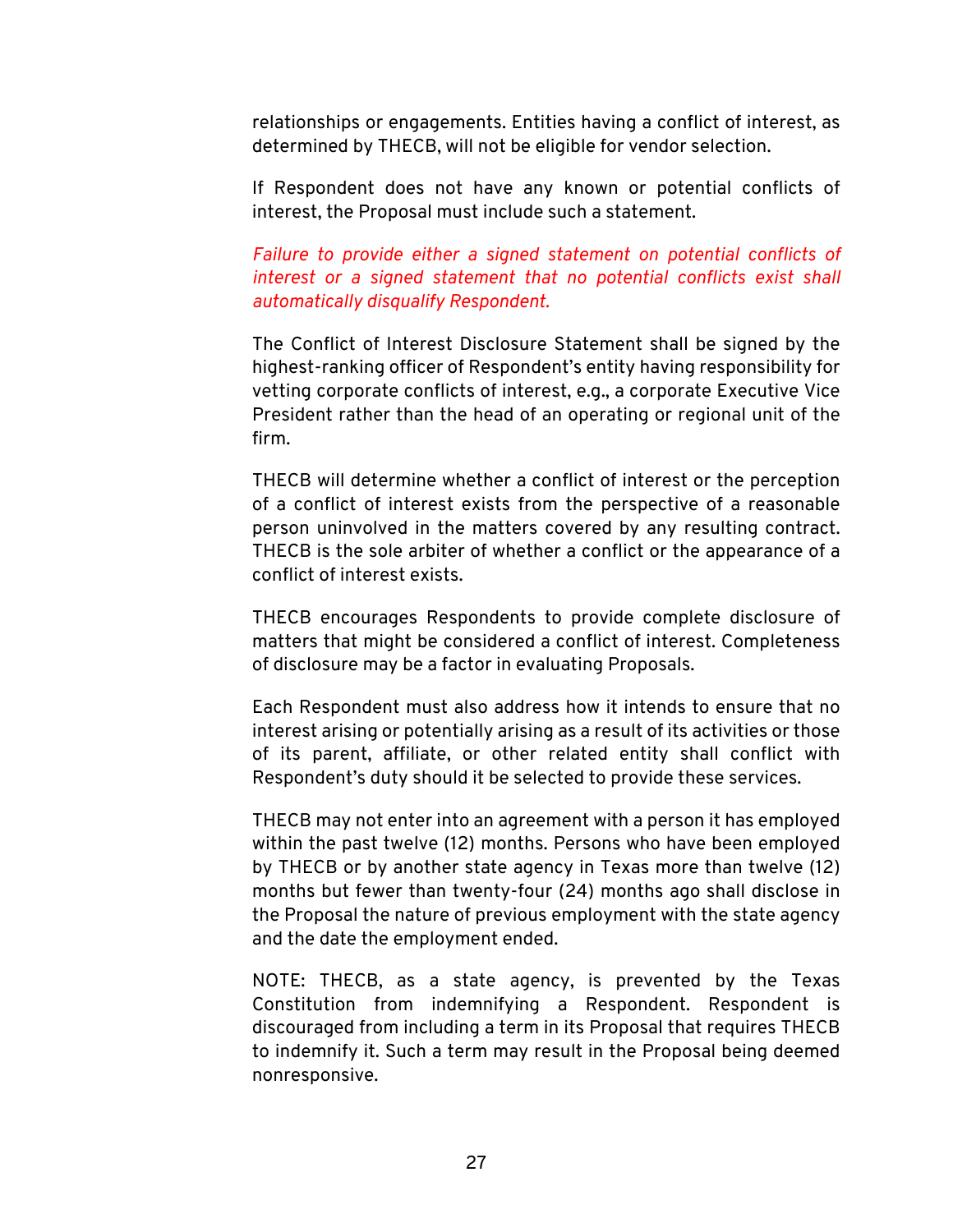inquiry period regarding any terms and conditions of this RFO. Respondents are strongly encouraged to submit written questions during the

The Proposal shall include all information required in this RFO. Respondent is solely responsible for thoroughly understanding the RFO and its attachments. Questions should be directed to the Point of Contact by the Deadline for Submitting Questions. Respondent is cautioned to pay particular attention to the clarity and completeness of its Proposal. Respondent is solely responsible for its Proposal and all documentation submitted.

#### <span id="page-30-0"></span>**10.3 Additional Considerations**

All written deliverables must be phrased in terms and language that can be easily understood by non-technical personnel (e.g., laypersons without subject matter expertise).

All items of this agreement shall be done in accordance with Awarded Respondent Responsibilities.

THECB may request oral presentations.

# <span id="page-30-1"></span>**11. Proposal Evaluation Criteria**

THECB will review and score responsive Proposals according to the Evaluation Criteria outlined in the table below. The relative weight of each criterion is indicated in the righthand column.

| <b>Evaluation Criteria Table</b>                                                                                                                                                                                                       |        |  |  |  |
|----------------------------------------------------------------------------------------------------------------------------------------------------------------------------------------------------------------------------------------|--------|--|--|--|
| <b>Criterion</b>                                                                                                                                                                                                                       | Weight |  |  |  |
| <b>Experience and Qualifications:</b>                                                                                                                                                                                                  |        |  |  |  |
| Demonstrated ability to complete a project of comparable scope and<br>$\bullet$<br>complexity.                                                                                                                                         | 10     |  |  |  |
| Demonstrated experience and expertise in the areas of data<br>$\bullet$<br>documentation, research dissemination, and associated information<br>architecture including capability to perform the required services.                    | 10     |  |  |  |
| References describe Respondent's past work pertinent to this RFO<br>$\bullet$<br>that includes strengths in hosted platform configuration and<br>deployment, enterprise integration, stakeholder engagement, and<br>end-user training. | 5      |  |  |  |
| Evidence provided in organizational chart and project staff resumes<br>$\bullet$<br>demonstrates that the Company's proposed project team has the<br>experience, skills, and ability to complete Section 3. Scope of Work.             | 5      |  |  |  |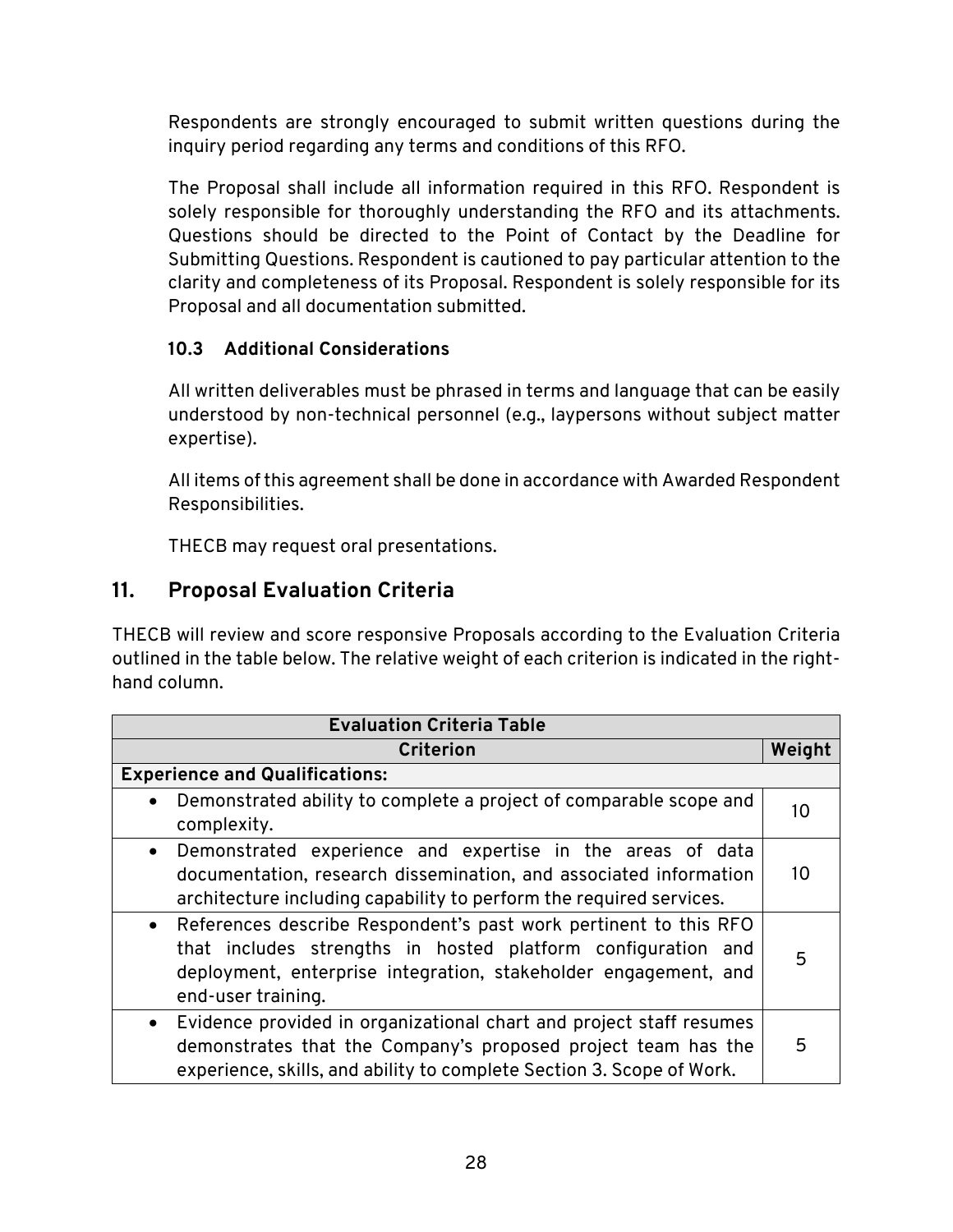| <b>Evaluation Criteria Table</b>                                                                                                                                                                                                                                                                                                     |        |  |  |  |
|--------------------------------------------------------------------------------------------------------------------------------------------------------------------------------------------------------------------------------------------------------------------------------------------------------------------------------------|--------|--|--|--|
| <b>Criterion</b>                                                                                                                                                                                                                                                                                                                     | Weight |  |  |  |
| <b>Strength of Project Work Plan:</b>                                                                                                                                                                                                                                                                                                |        |  |  |  |
| Proposal addresses Scope of Work in Section 3., including all<br>subsections.                                                                                                                                                                                                                                                        | 25     |  |  |  |
| Proposal provides a detailed description of the "single portal" solution<br>for ERC researchers and stakeholders for browsing, searching, and<br>accessing resources published to the Data Dictionary and Research<br>Repository platform(s) with related Community Features.                                                        | 15     |  |  |  |
| Proposal demonstrates processes for completing Sections 3-4,<br>Reports related to project management,<br>Deliverables and<br>communication, information architecture, stakeholder engagement,<br>content gathering, requirements refinement, platform development,<br>training, documentation, system integration, next steps, etc. | 10     |  |  |  |
| <b>Timelines:</b>                                                                                                                                                                                                                                                                                                                    |        |  |  |  |
| Project plan provides acceptable timelines for implementation.                                                                                                                                                                                                                                                                       | 10     |  |  |  |
| Price:                                                                                                                                                                                                                                                                                                                               |        |  |  |  |
| Cost estimate aligns with expected deliverables and presents best<br>value to the state.                                                                                                                                                                                                                                             | 10     |  |  |  |
| Total                                                                                                                                                                                                                                                                                                                                | 100    |  |  |  |

THECB will consider best value for the state, as directed by Texas Government Code § 2157.003, when selecting a Respondent, in addition to the Evaluation Criteria above. THECB will be the sole judge of best value. Best Value criteria may include, but is not limited to:

- a) The Proposal that best meets the goals and objective as stated in this RFO;
- b) The Proposal that indicates Respondent's ability to reliably perform the required tasks/deliverables described in this RFO;
- c) The Respondent's ability to adhere to the schedule and delivery terms (if applicable);
- d) Respondent's experience in providing services in this RFO;
- §§ 2155.074 and 2262.055, vendor performance may be used as a factor in the e) Past Vendor Performance: In accordance with Texas Government Code award (if applicable); and
- f) Other factors relevant to determining the best value for the state in context of this particular purchase (i.e., certifications/licensure, reference checks, pricing, etc.).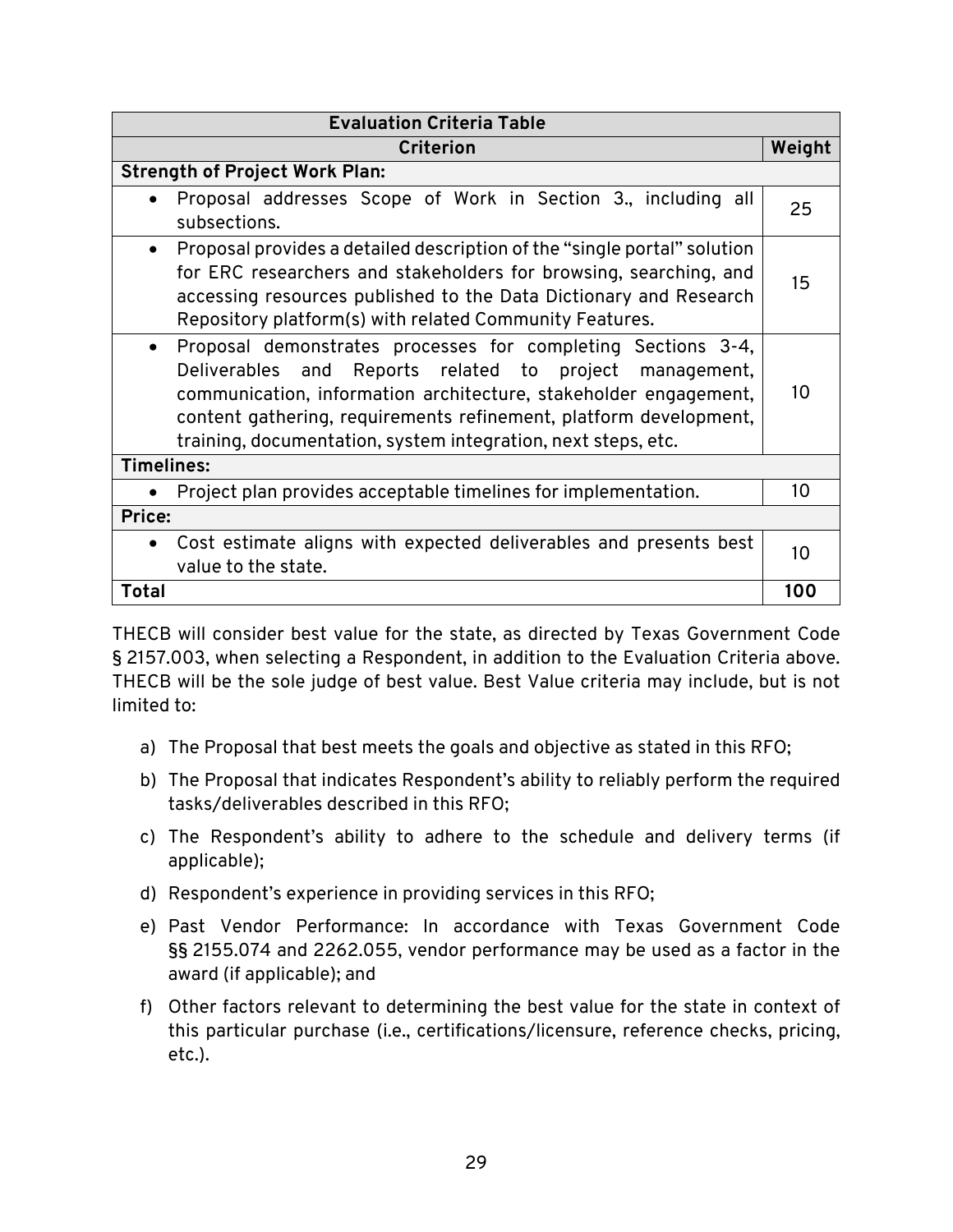# <span id="page-32-0"></span>**12. Additional Instructions**

#### <span id="page-32-1"></span>**12.1 Accuracy of the Proposal**

 of omission or error. Proposals may be withdrawn in writing at any time prior to the Respondent's Proposal shall be true and correct and shall contain no cause for claim submittal deadline.

#### <span id="page-32-2"></span>**12.2 Cost of Submitting the Proposal**

THECB will not reimburse Respondent for any cost related to its Proposal. Respondent is responsible for any expense related to the preparation and submission of its Proposal.

#### <span id="page-32-3"></span>**12.3 Public Information Act Disclosures**

 THECB is a government agency subject to the Texas Public Information Act (PIA),  **PIA exception that applies to disclosure. Merely making a blanket claim that the**  Texas Government Code §§ 552.001-.376. The Proposal and other information submitted to THECB by Respondent are subject to release as public information. The Proposal and other submitted information shall be presumed to be subject to disclosure unless a specific exception applies to disclosure under the PIA. **If it is necessary for Respondent to include proprietary or otherwise confidential information in its Proposal or other submitted information, Respondent must clearly label that proprietary or confidential information and identify the specific entire Proposal is protected from disclosure because it contains some proprietary information is not acceptable and shall make the entire Proposal subject to release under the PIA. In order to trigger the process of seeking an Attorney General Opinion on the release of proprietary or confidential information, the specific provisions of the Proposal that are considered by Respondent to be proprietary or confidential must be clearly labeled as described above.** Any information which is not clearly identified as proprietary or confidential shall be deemed to be subject to disclosure pursuant to the PIA. Respondent is required to make any information created or exchanged with the state pursuant to the solicitation or contract, and not otherwise excepted from disclosure under the PIA, available in a format that is accessible by the public at no additional charge to the state.

Respondent, by submitting a Proposal, shall thereby be irrevocably deemed to have fully indemnified and agreed to defend THECB from any claim of infringement in the intellectual rights of Respondent or any third party for any materials appearing in the Proposal.